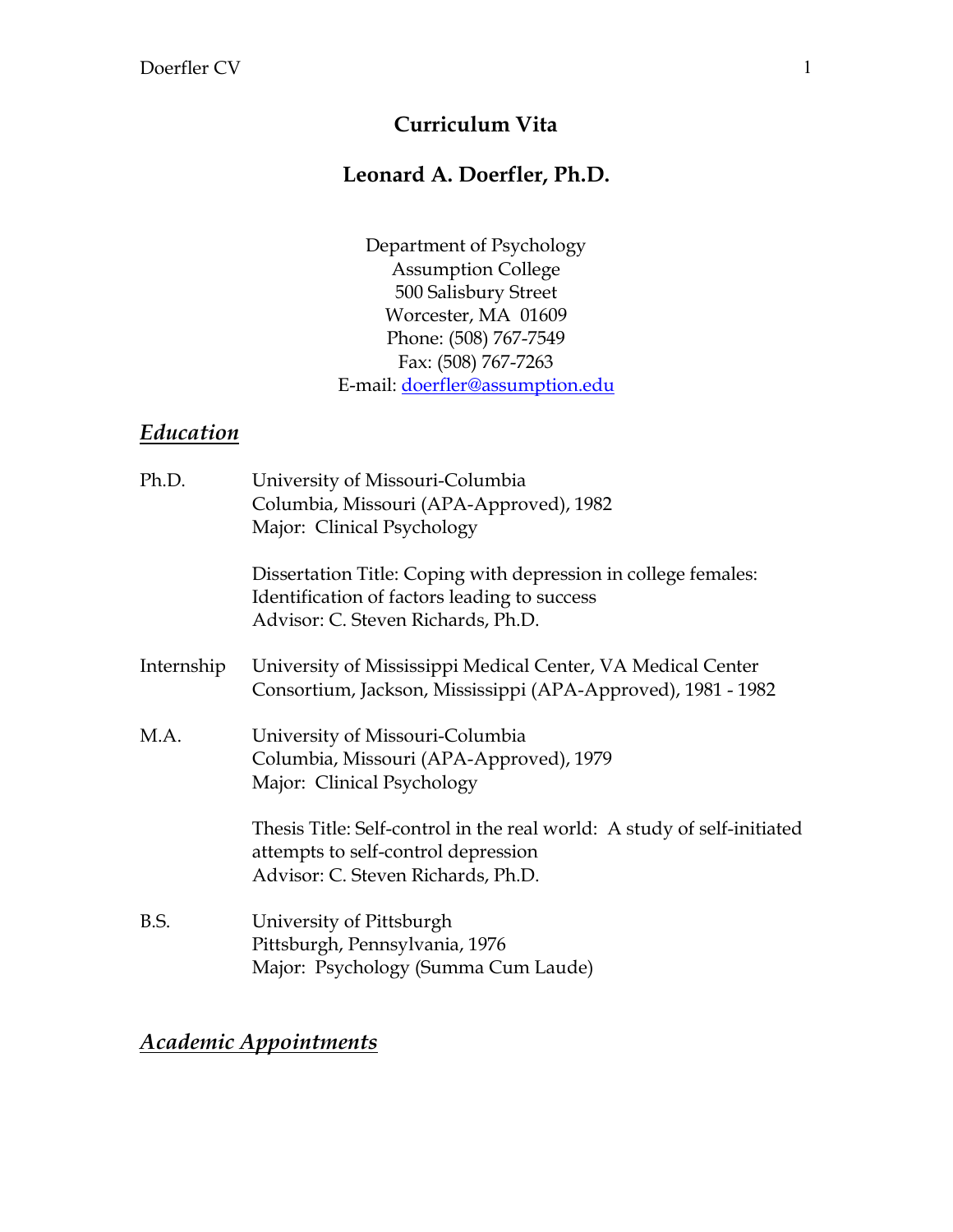| <b>ASSUMPTION COLLEGE</b>                                                                              | $1989 -$<br>Present |
|--------------------------------------------------------------------------------------------------------|---------------------|
| Professor, Department of Psychology                                                                    | 2000-               |
| Associate Professor, Department of Psychology                                                          | 1994 - 2000         |
| Director, Counseling Psychology Program                                                                | 1997 -              |
| Director, Aaron T. Beck Institute for Cognitive Studies                                                | 1999 -              |
| Internship Coordinator, Counseling Psychology Program                                                  | 1992-2000           |
| Assistant Professor, Department of Psychology                                                          | 1989 - 1994         |
| UNIVERSITY OF MASSACHUSETTS MEDICAL SCHOOL                                                             | 1987 -<br>Present   |
| Adjunct Professor, Department of Psychiatry                                                            | $2014 -$            |
| Center for Mental Health Services Research, Department<br>of Psychiatry                                | $2013 -$            |
| Adjunct Associate Professor, Department of Psychiatry                                                  | 1995 - 2014         |
| Adjunct Assistant Professor, Department of Psychiatry                                                  | 1989-1995           |
| Assistant Professor, Division of Preventive & Behavioral Medicine<br>and Center for Health and Fitness | 1987 - 1989         |
| <b>ST. VINCENT HOSPITAL</b>                                                                            |                     |
| Consulting Research Advisor, Center for Psychiatry                                                     | 1996-2010           |
| <b>AUBURN UNIVERSITY</b>                                                                               | 1982 - 1987         |
| Assistant Professor, Department of Psychology (APA-Approved Clinical<br>Psychology Training Program)   |                     |

# **UNIVERSITY OF MISSOURI - COLUMBIA**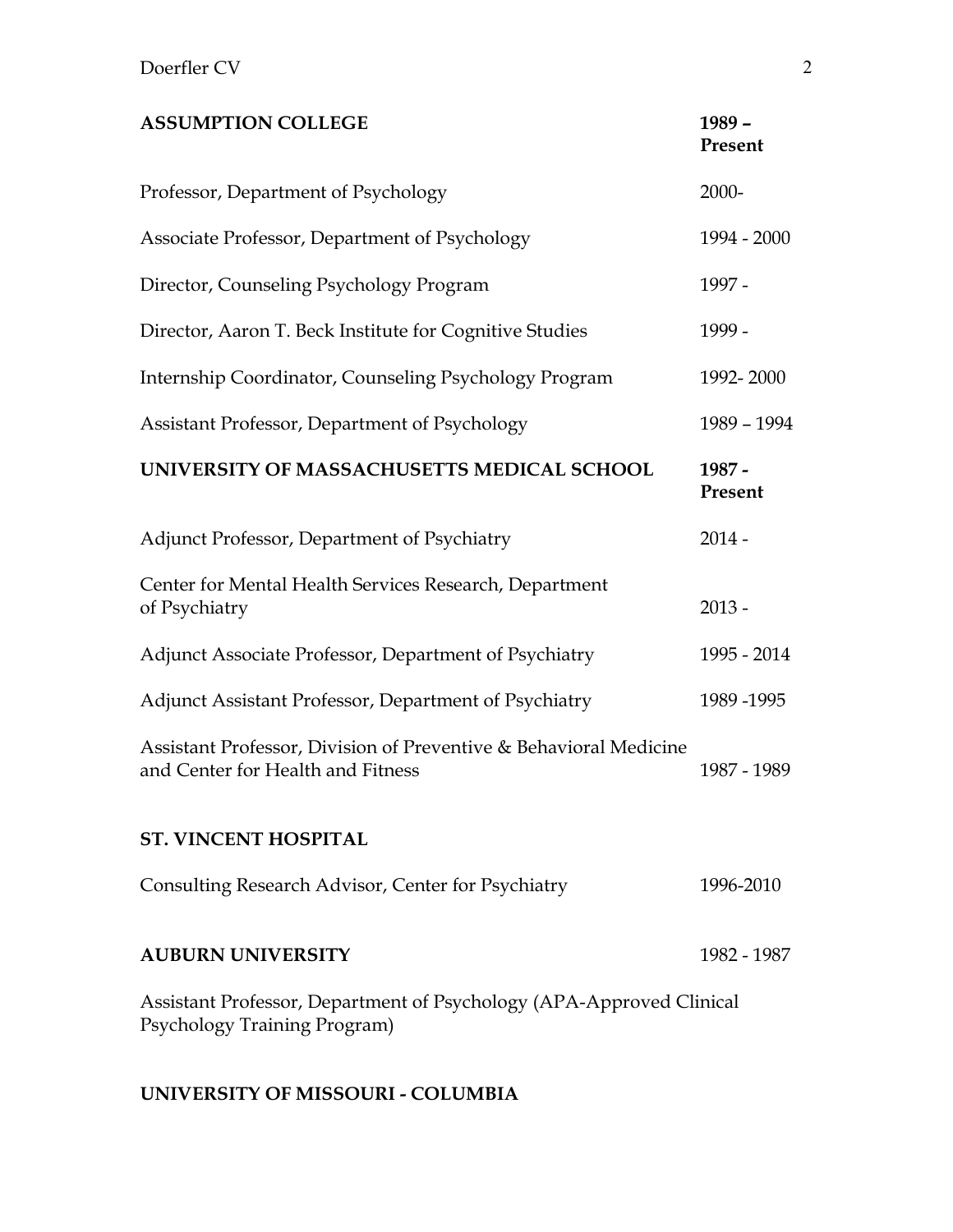| Instructor                                                   | 1979 - 1980 |
|--------------------------------------------------------------|-------------|
|                                                              |             |
| <b>Certification and Licensure</b>                           |             |
| Certified Cognitive Therapy Supervisor, Academy of Cognitive |             |
| Therapy                                                      | 2012 -      |

Diplomate and Fellow, Academy of Cognitive Therapy 2002 – (Admission to the Academy is based on demonstrated competence in cognitive therapy)

| Licensed Psychologist and Health Care Provider, Massachusetts |               |
|---------------------------------------------------------------|---------------|
| (License #4267)                                               | 1987- Present |
|                                                               |               |
| Licensed Psychologist, Alabama (License #405)                 | 1983 - 1987   |

# *Honors and Awards*

| President-Elect, New England Psychological Association                                                                                                 | $2018 - 2019$ |
|--------------------------------------------------------------------------------------------------------------------------------------------------------|---------------|
| President, New England Psychological Association                                                                                                       | $2019 - 2021$ |
| Fellow, Association for Behavioral and Cognitive Therapies                                                                                             | 2015          |
| Trustee of the Year, the Bridge of Central Massachusetts                                                                                               | 2014          |
| Assumption College President's Award for Excellence in Scholarship 2011                                                                                |               |
| Trustee of the Year, the Bridge of Central Massachusetts                                                                                               | 2011          |
| Most Outstanding Poster Presentation, 15th Annual Conference of the National<br>Hispanic Medical Association (along with M. Castiel & L. Fortuna) 2011 |               |
| Fellow, Academy of Cognitive Therapy                                                                                                                   | 2002          |
| Who's Who in America, 48th Ed.                                                                                                                         | 1994          |
| Who's Who in Science and Engineering 2nd Ed.                                                                                                           | 1994          |
| Who's Who in the East, 24th Ed.                                                                                                                        | 1993          |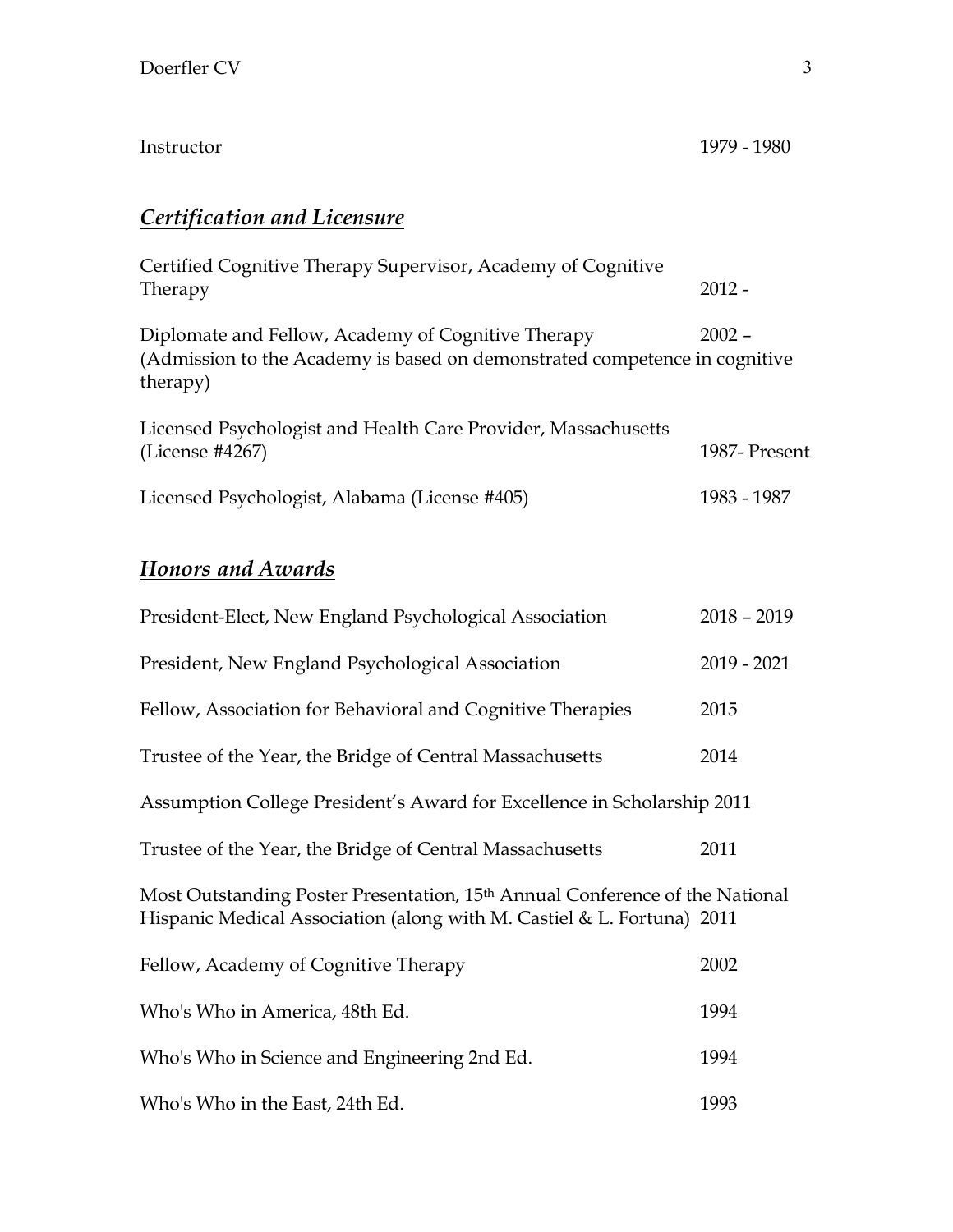| Graduate Teaching Award, University of Missouri-Columbia                                                                                    | 1979                   |
|---------------------------------------------------------------------------------------------------------------------------------------------|------------------------|
| U.S. Public Health Service Trainee, University of Missouri-Columbia 1976 - 1977                                                             |                        |
| Phi Beta Kappa, University of Pittsburgh                                                                                                    | 1976                   |
| B.S., Summa Cum Laude, University of Pittsburgh                                                                                             | 1976                   |
| Knights of Columbus Scholarship, University of Pittsburgh                                                                                   | 1972 - 1974            |
| <b>Professional Memberships and Activities</b>                                                                                              |                        |
| Diplomate and Fellow, Academy of Cognitive Therapy                                                                                          | $2002 -$               |
| Membership Committee                                                                                                                        | $2009 -$               |
| Massachusetts/Rhode Island Association of Counselor Educators<br>and Supervisors (MARIACES)                                                 | 1997 -                 |
| <b>MARIACES Treasurer</b><br><b>MARIACES</b> President                                                                                      | 2000-2002<br>2002-2006 |
| Member, Society of Behavioral Medicine                                                                                                      | 1987 - 2000            |
| Member, American Psychological Association                                                                                                  | 1977 -                 |
| Divisions of Clinical Psychology and Health Psychology                                                                                      |                        |
| Fellow, Association for Behavioral and Cognitive Therapies (formerly known as<br>Association for Advancement of Behavior Therapy)<br>1977 - |                        |
| President, New England Psychological Association                                                                                            | $2019 - 2021$          |
| <b>Editorial Responsibilities</b>                                                                                                           |                        |
| <b>Consulting Editor, Child Psychiatry and Human Development</b>                                                                            | $2007 -$               |
| Invited Grant Reviewer, Israel Science Foundation                                                                                           | 2006                   |
| Consulting Editor, Journal of Cardiopulmonary Rehabilitation                                                                                | 1999 -                 |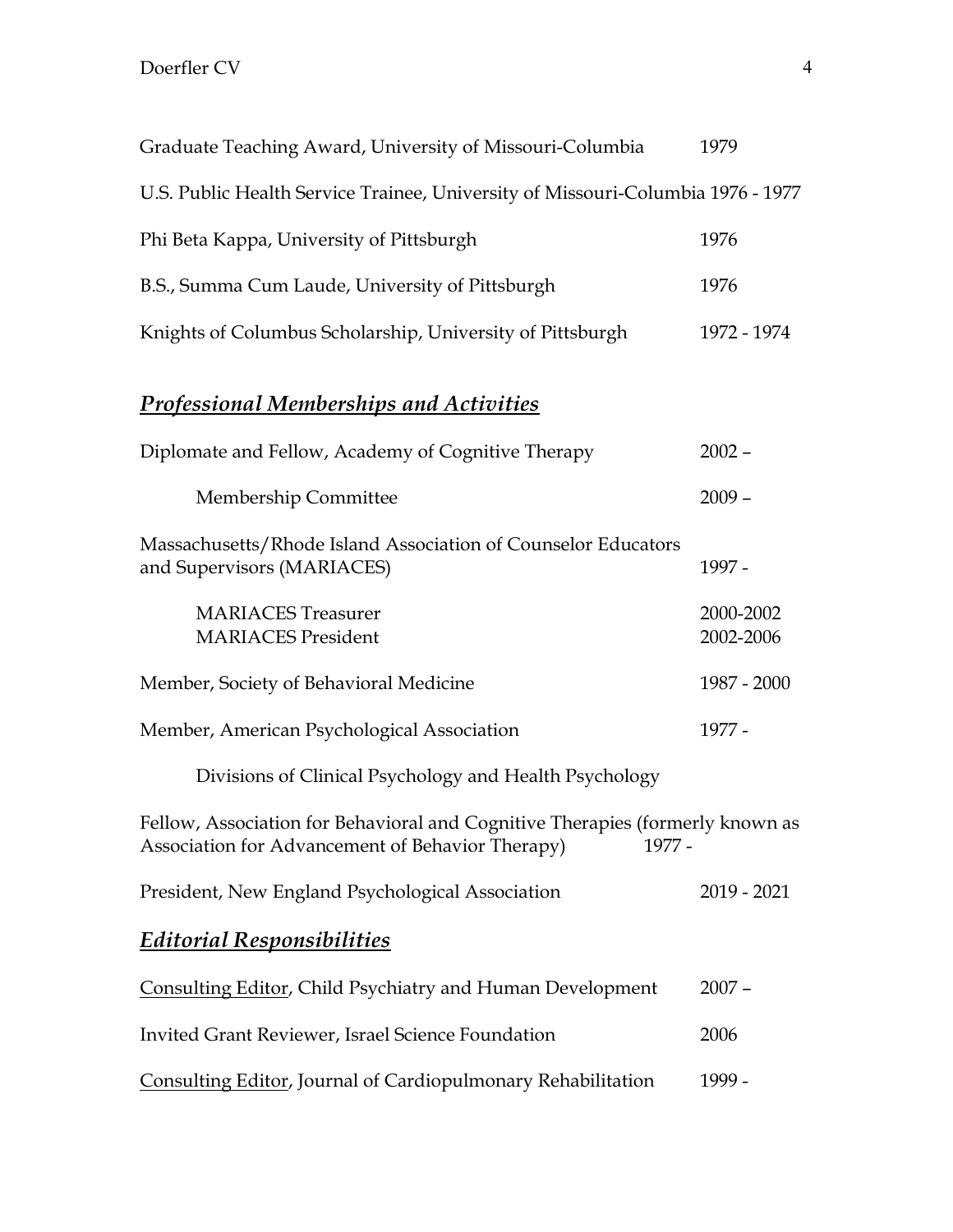| Invited Grant Reviewer, Department of Veterans Affairs Merit     |        |
|------------------------------------------------------------------|--------|
| Review Grant Program                                             | 1998   |
|                                                                  |        |
| Consulting Editor, Journal of Consulting and Clinical Psychology | 1987   |
|                                                                  | 1981 - |
| Ad hoc reviewer of journal manuscripts                           |        |

Journal of Consulting and Clinical Psychology, Addictive Behaviors, Journal of Abnormal Psychology, Psychological Bulletin, Journal of Clinical Child Psychology, Journal of Social and Clinical Psychology, Behavior Therapy, Journal of Personality and Social Psychology, Journal of Cardiopulmonary Rehabilitation, Journal of Clinical Child and Adolescent Psychology, Journal of Psychosomatic Research, Archives of General Psychiatry, Child Abuse & Neglect, Behaviour Research and Therapy, Journal of Affective Disorders, Research in Developmental Disabilities, Clinical Psychology Review, Journal of Anxiety Disorders

Ad hoc reviewer for textbooks and book chapters 1984 - Present

Random House, MacMillan Co, Harper Collins Publishers, Wiley, and Guilford Press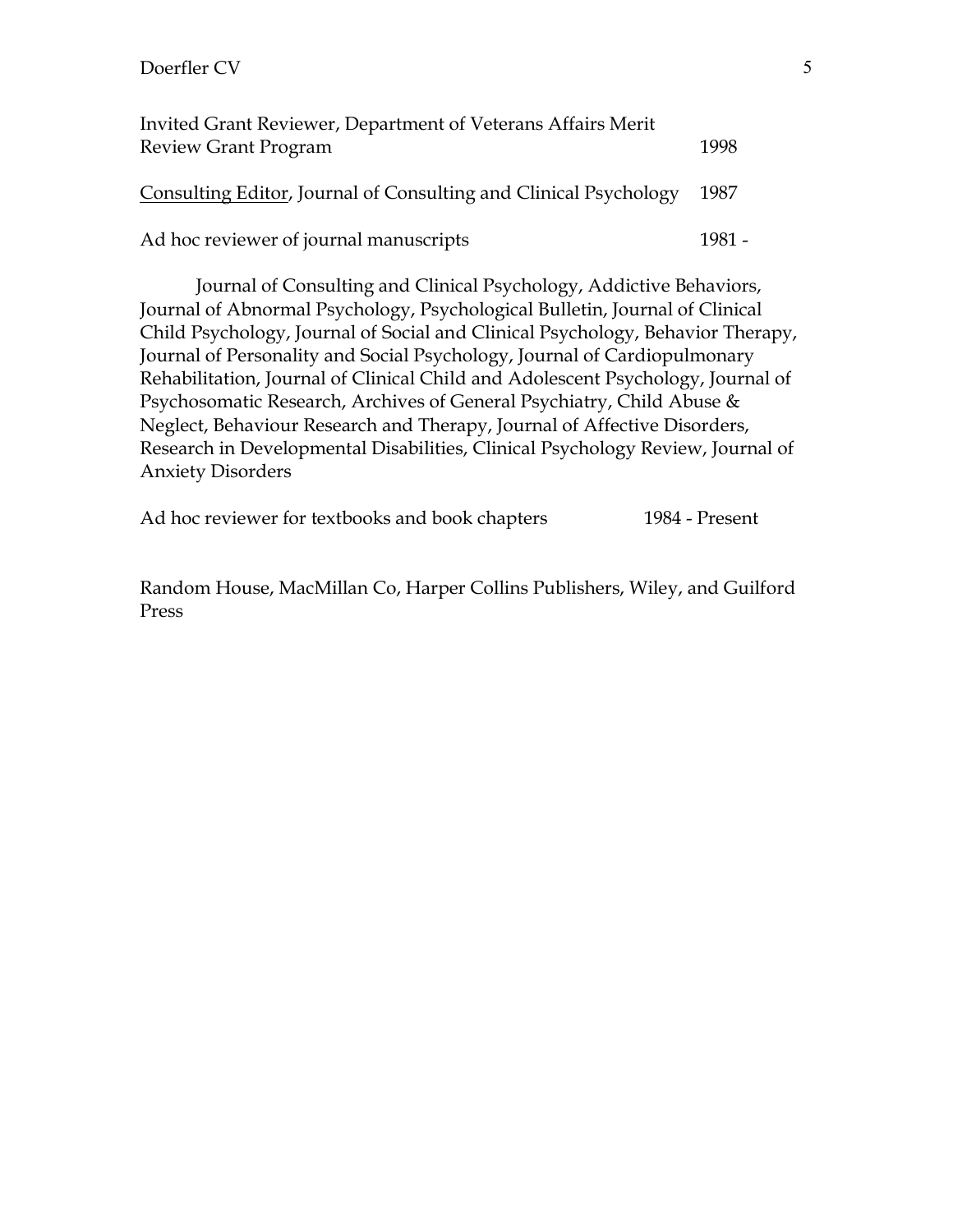### *Educational Activities*

### *Teaching Activities*

#### **ASSUMPTION COLLEGE** 2989 -

Teach approximately 130 sections of undergraduate and graduate (masters-level) courses.

Course enrollments for undergraduate courses ranged from 10 to 90 students.

Course enrollments for graduate courses ranged from 20 to 35 students.

**Undergraduate courses**: Issues in Psychology, General Psychology, Abnormal Psychology, Clinical Psychology, Psychology of Learning, Research Seminar, individualized Directed Readings courses

**Graduate courses**: Abnormal Psychology, Cognitive Assessment and Therapy I, Cognitive Assessment and Therapy II, Cognitive Assessment and Psychotherapy, Cognitive-Behavioral Interventions for Depression and Anxiety, Cognitive-Behavioral Assessment of Adults, Psychological Interventions for Addictive Behaviors, Counseling Internship I & II, and Fieldwork in Counseling I & II, Cultural Competencies in Counseling, Issues in Professional Practice, Professional Integrative Seminar, individualized Independent Study courses

#### **UNIVERSITY OF MASSACHUSETTS MEDICAL SCHOOL** 1987 - Present

#### **Department of Psychiatry**

Department of Psychiatry 1995 –

Teach 2 – 5 per year didactic lectures to PGY-2, PGY-3, and PGY-4 Psychiatry Residents on cognitive-behavioral assessment, cognitive-behavioral therapy for depression, anxiety disorders, alcohol abuse, principles of cognitivebehavioral therapy and treatment planning

Department of Psychiatry 1995 –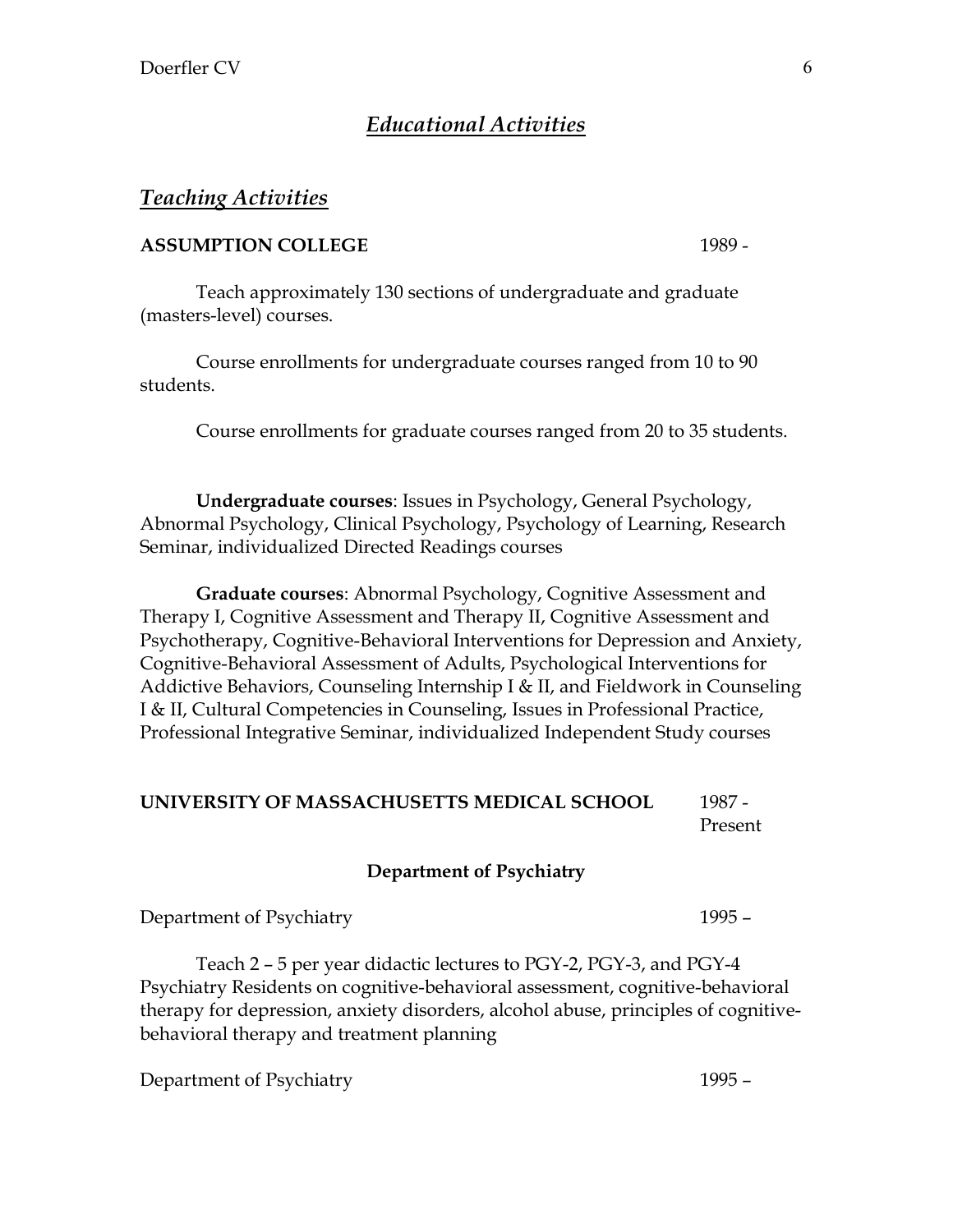Provide weekly individual supervision in cognitive-behavioral therapy to 2 PGY-3 or PGY-4 Psychiatry Residents each year

Department of Psychiatry 1995 -Serve on committee chaired by Alan Rosenbaum, Ph.D. or Robert Carey, Ph.D. (subsequently) to oversee and update the Psychiatry Residency Training Program curriculum in cognitive-behavioral therapy

| Department of Psychiatry | 1993 - 1995 |
|--------------------------|-------------|
|--------------------------|-------------|

Serve on committee chaired by Dr. Paul Barreira, Director of Psychiatry Residency Training Program, to develop the curriculum for residency training in cognitive-behavioral therapy

#### **Department of Medicine**

| Division of Preventive and Behavioral Medicine | 1987 - 1989 |  |
|------------------------------------------------|-------------|--|
|                                                |             |  |

Teach interviewing course to medical students

#### **AUBURN UNIVERSITY** 1982 - 1987

Teach approximately 30 sections of undergraduate and graduate (doctoral-level) courses

Undergraduate courses: Introduction to Psychology, Abnormal Psychology, and Psychology of Personal Adjustment

Graduate courses (**Doctoral level):** Abnormal Psychology, Advanced Behavior Therapy, and Seminar in Behavioral Medicine.

### **UNIVERSITY OF MISSOURI - COLUMBIA**

Department of Psychology, 1979 - 1980

Teach 6 sections of Psychology of Personal Adjustment

Graduate Teaching Assistant and Course Coordinator,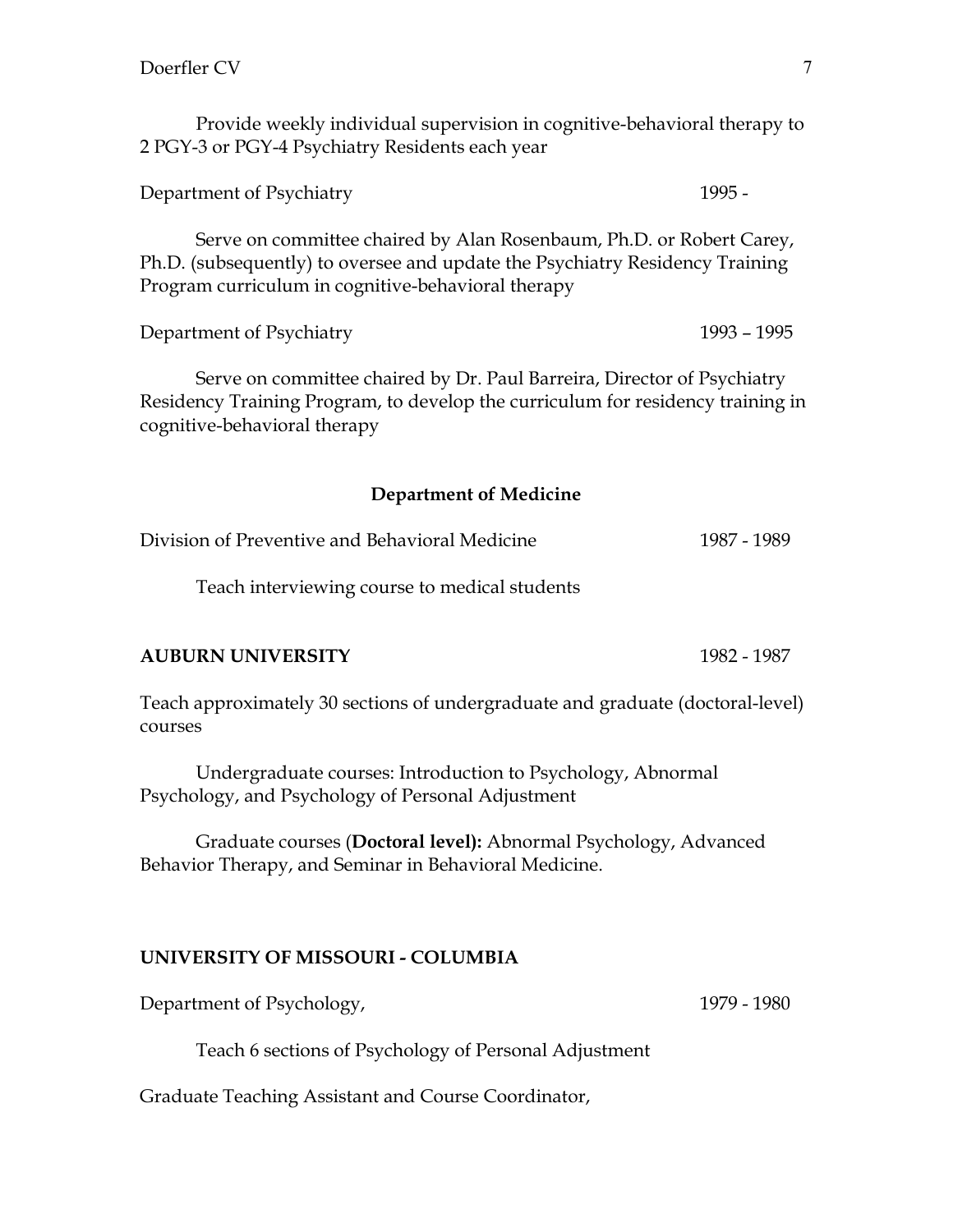Department of Psychology 1978 - 1979

General Psychology (both teaching and administrative responsibilities included.)

Graduate Teaching Assistant, Department of Psychology 1977 - 1978

Advanced Abnormal Psychology and General Experimental Psychology

### *Advising and Supervision Activities*

### **ASSUMPTION COLLEGE**

Provide weekly individual supervision in cognitive-behavioral therapy to 2 Counseling Psychology Program internship students providing mental health and addiction counseling at the Hector Reyes House program

### **2010 - 2011**

**2012 – 2013**

Provide weekly individual supervision in cognitive-behavioral therapy to 2 Counseling Psychology Program internship students providing mental health and addiction counseling at the Hector Reyes House program

Supervise 3 – 5 Graduate (research) Fellows per years in research activities **1999 -**

### **UNIVERSITY OF MASSACHUSETTS MEDICAL SCHOOL**

Department of Psychiatry 1995 –

Provide weekly individual supervision in cognitive-behavioral therapy to 2 PGY-3 or PGY-4 Psychiatry Residents each year

### **AUBURN UNIVERSITY** 1982 - 1987

Provide individual psychotherapy supervision to 20+ doctoral-level clinical psychology students in clinical practicum.

Direct 5 masters theses and 3 doctoral dissertations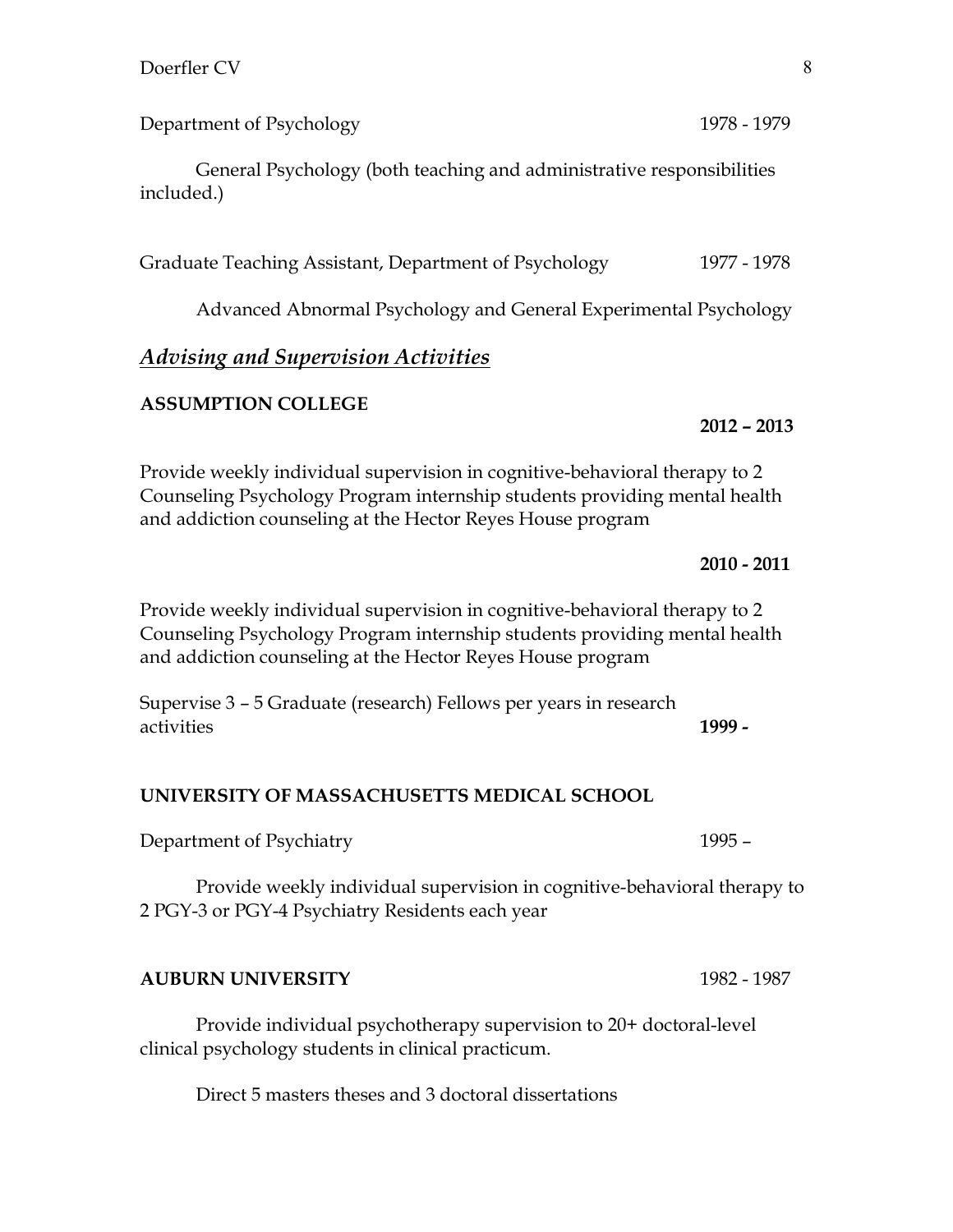### *Research Grants*

### **ASSUMPTION COLLEGE**

### **Assumption College – Department of Psychiaty/University of Massachusetts Collaborative Pilot Research Program (CPRP)**

2014 "Determining Predictors of Adolescent Readmission to Inpatient Substance Abuse Programs – A pilot study of Post-Discharge Events" (Co-Investigators, Daniel Melle – Community Healthlink, Karen Albert, Monika Kolodziej, Rosalie Torres Stone, Gina Vincent – Department of Psychiatry, UMass Medical School) (\$7,500)

#### **Faculty Development Grants**

- 2019 Treating Complex PTSD using a Cognitive Restructuring approach in a Community Mental Health Setting (\$3,500)
- 2018 2020 "The nature and treatment of posttraumatic stress disorder (PTSD) in individuals who experience serious and persistent substance abuse and mental disorders" – Course load reduction for scholarship award
- 2014 "Dual failure model for depressed youth: Profiling aggression, poor peer relations, and academic difficulties" (\$3,5000)
- 2012 "Predictors of Readmission to an Inpatient Substance Abuse Treatment Facility for Adolescents" (\$3,5000)
- 2010 "The CBCL Bipolar Profile and Attention, Mood, and Behavior Dysregulation" (\$3,500)
- 2008 "Antecedents to psychiatric hospitalization" (\$3,200)
- 2006 "Separation anxiety and panic disorder in clinically referred youth" (\$3000)
- 2004 "Panic Disorder in children and adolescents" (\$3000)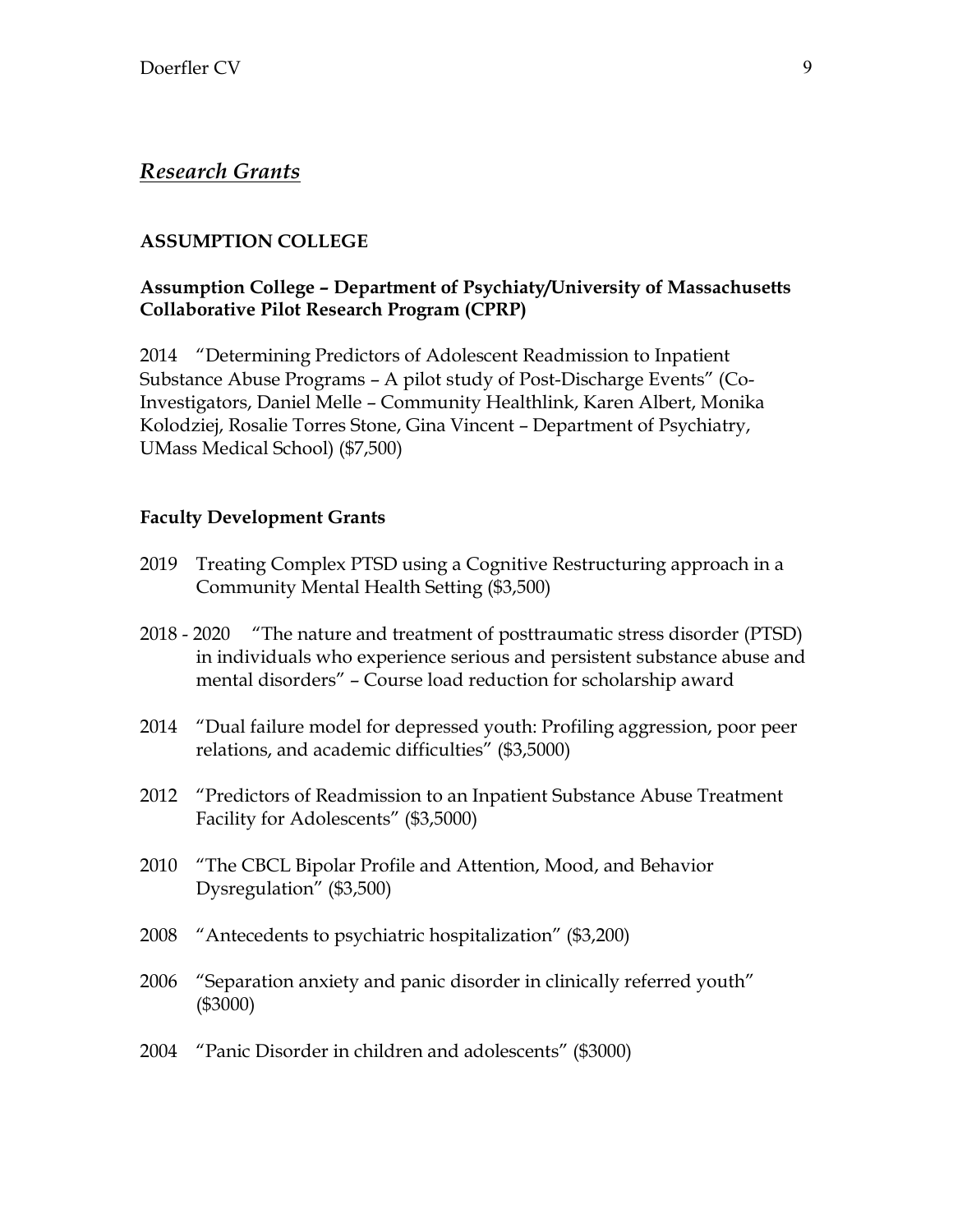2002 "Psychosocial Issues Involved with Rehabilitation of Cardiac Patients" (\$2000)

2000 Research on Psychotherapy Outcome Assessment and Posttraumatic Stress Disorder in People who Survive a Heart Attack (\$3000)

1998 "An evaluation of two self-report scales for psychiatric outcome in two mental health clinics." (\$3000)

1995 "Self-monitored marital interaction in depressed, manic, and distressed couples" (\$3295)

1992 "Symptoms of posttraumatic stress disorder following myocardial infarction or coronary artery bypass surgery." (\$1920)

### **AUBURN UNIVERSITY**

Auburn University Grants-In-Aid

1984 - 1986 "Interpersonal reactions in depressed individuals." (\$3000)

1984 - 1985 "An in-depth investigation of how women cope with depression." (\$3000)

National Institute of Mental Health

1984 - 1985 "Rejection and depression: Do friends make a difference?" (\$15000)

# *Publications*

# *Peer-Review Publications*

- Doerfler, L. A., Volungis, A. M., & Connor, D. F. (in press). Co-occurrence and differentiation of oppositional defiant and mood disorders among children and adolescents. Journal of Child and Family Studies.
- Doerfler, L. A., Gaba, A., & Bruzios, K. (2019). A Practical Guide to Providing Trauma-Informed Care in MISSION. Available at: www.missionmodel.org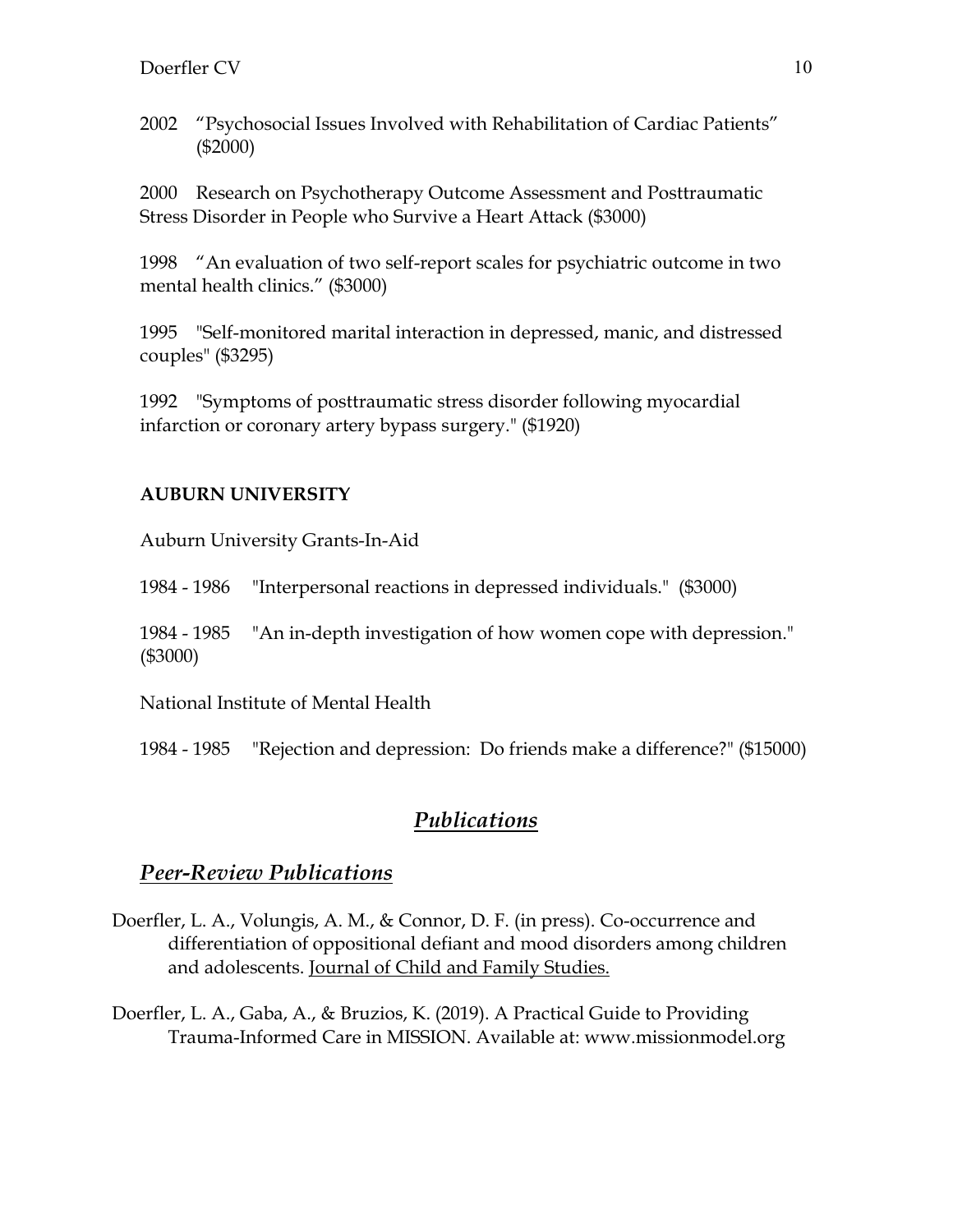- Kirsch, D. J., Doerfler, L. A., & Domakonda, M. (in press). Chart review study of prescription of antipsychotic medication in college students referred for psychopharmacologic evaluation. Journal of College Student Psychotherapy.
- Yang, C., Nestadt, G., Samuels, J. F., & Doerfler, L. A. (in press). Cross-cultural differences in the perception and understanding of obsessive-compulsive disorder in East Asian and western cultures. International Journal of Culture and Mental Health.
- Hom, M. A., Rogers, M. L., Schneider, M. E., Chiurliza, B., Doerfler, L. A., Walsh, B. W., & Joiner, T. E. (2018). Atypical and severe non-suicidal self-injury as an indicator of severe psychopathology: Findings from a sample of high-risk community mental health clients. Journal of Nervous and Mental Disease, 206, 582-588.
- Doerfler, L. A., Melle, D., McLaughlin, T., & Fisher, W. H. (2016). Do Stages of Change Readiness and Treatment Eagerness Scale (SOCRATES) Scores Predict Readmission to an Inpatient Substance Abuse Treatment Program for Adolescents? Journal of Child and Adolescent Psychopharmacology, 25, 516- 521.
- Danforth, J. S., Connor, D. F., & Doerfler, L. A. (2016). The development of comorbid conduct disorder in children with ADHD: An example of an integrative developmental psychopathology perspective. Journal of Attention Disorders, 20, 214-229.
- Kirsch, D. J., Domakonda, M., Doerfler, L. A., & Ahn, M. S. (2015). An elective in college mental health for training adult psychiatry residents in young adult psychiatry. *Academic Psychiatry, 39,* 544-548.
- Kirsch, D. J., Doerfler, L. A., & Truong, D. (2015). Mental Health Issues Among College Students: Who Gets Referred for Psychopharmacology Evaluation? American Journal of College Health, 63, 50-56.
- Kirsch, D. J., Pinder-Amaker, S. L., Morse, C., Ellison, M L., Doerfler, L. A., & Riba, M. B. (2014). Population-based initiatives in college mental health: Students helping students to overcome obstacles. Current Psychiatry Reports, 16, 525.
- Aupont, O., Doerfler, L. A., Connor, D. F., Stille, C., Tisminetzky, M., & McLaughlin, T. J. (2013). A collaborative care model to improve access to pediatric mental health services. Administration and Policy in Mental Health, 40, 264-273.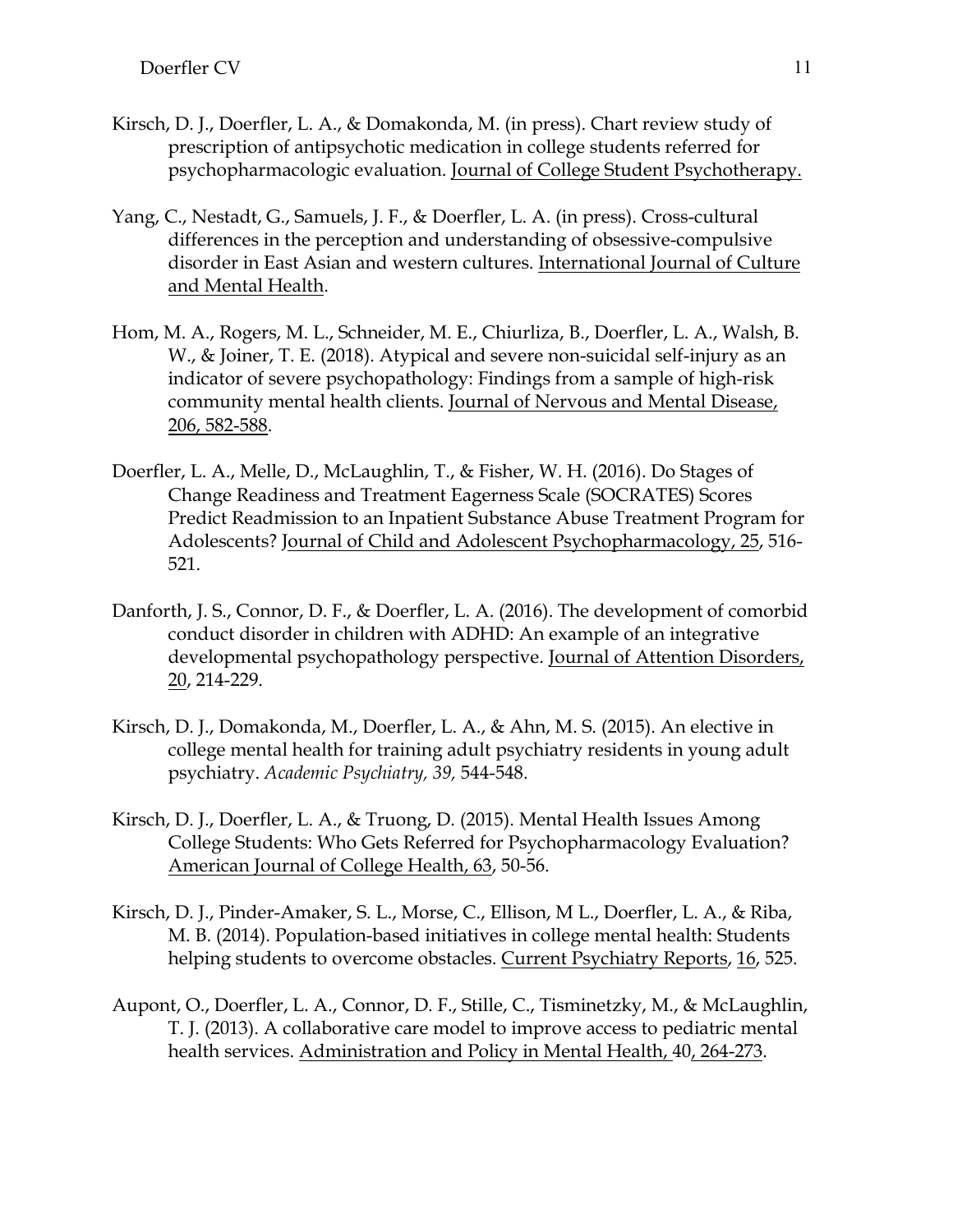- Doerfler, L. A., Connor, D. F., & Toscano, P. F. (2011). Aggression, ADHD Symptoms, and Dysphoria in Children and Adolescents Diagnosed with Bipolar Disorder and ADHD. Journal of Child and Family Studies, 20, 545- 553.
- Doerfler, L. A., Connor, D. F., & Toscano, P. F. (2011). The CBCL Bipolar Profile and Attention, Mood, and Behavior Dysregulation. Journal of Affective Disorders, 131, 312-319.
- Doerfler, L. A., Moran, P.W., & Hannigan, K. E. (2010). Situations associated with admission to an acute care inpatient psychiatric unit. Psychological Services, 7, 254-265.
- Doerfler, L. A., Toscano, P. F., & Connor, D. F. (2009). Sex and aggression: The relationship between gender and abuse experience in youngsters referred to residential treatment. Journal of Child and Family Studies, 18, 112-121.
- Connor, D. F., & Doerfler, L. A. (2009). ADHD and comorbid oppositional defiant and conduct disorder. Current Attention Disorder Reports, 1, 5-11.
- Connor, D. F., & Doerfler, L. A. (2008). ADHD with comorbid oppositional defiant disorder or conduct disorder: Discrete or nondistinct behavior disorders? Journal of Attention Disorders, 12, 126-134.
- Doerfler, L. A., Toscano, P. F., & Connor, D. F. (2008). Separation anxiety and panic disorder in clinically referred youth. Journal of Anxiety Disorders, 22, 602- 611.
- Connor, D. F., Ford, J. D., Albert, D. B., & Doerfler, L. A. (2007). Conduct disorder subtype and comorbidity. Annals of Clinical Psychiatry, 19, 161-168.
- Doerfler, L. A., Connor, D. F., Volungis, A. M., & Toscano, P. F. (2007). Panic disorder in clinically referred children and adolescents. Child Psychiatry and Human Development, 38, 57-71.
- Doerfler, L. A., Paraskos, J. A., & Piniarski, L. (2005). Relationship of Quality of Life and Perceived Control with Posttraumatic Stress Disorder Symptoms 3-6 Months After Myocardial Infarction. Journal of Cardiopulmonary Rehabilitation, 25, 166-172.
- Doerfler, L. A., & Paraskos, J. A. (2005). Posttraumatic stress disorder in patients with coronary heart disease: Screening and management implications. Canadian Journal of Cardiology, 21, 689-697.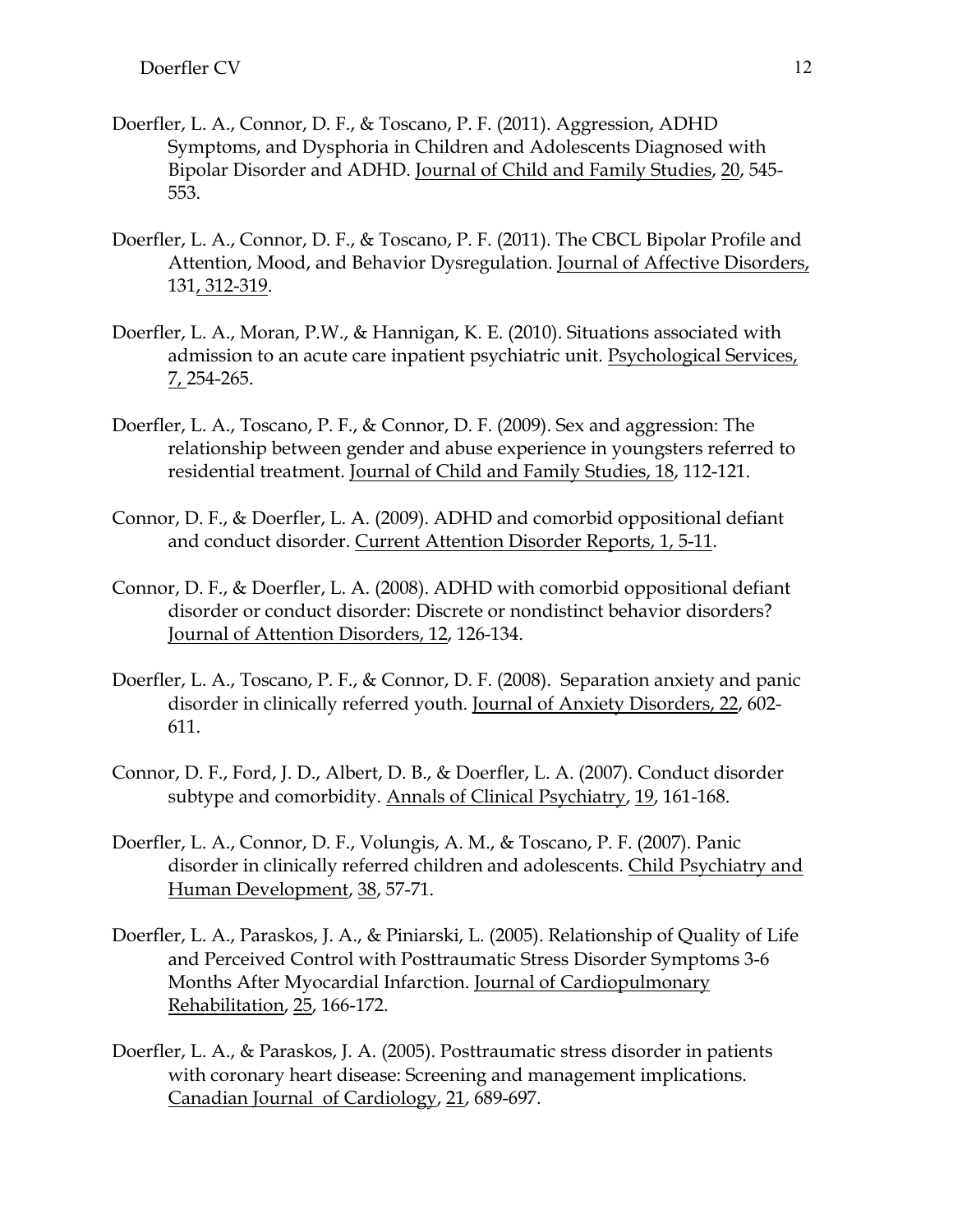- Doerfler, L. A., & Paraskos, J. A. (2004). Anxiety, posttraumatic stress disorder, and depression in patients with coronary heart disease: A practical review for cardiac rehabilitation professionals. Journal of Cardiopulmonary Rehabilitation., 24,. 414-421.
- Connor, D. F., Doerfler, L. A., Toscano, P. F., Volungis, A. M., & Steingard, R. J. (2004). Characteristics of children and adolescents admitted to a residential treatment center. Journal of Child and Family Studies, 13, 497-510.
- Connor, D. F., Doerfler, L. A., Volungis, A. M., Steingard, R. J., & Melloni, R. H. (2003). Aggressive behavior in abused children. Annals of the New York Academy of Sciences, 1008, 79-90.
- Doerfler, L. A. Addis, M. E., & Moran, P. W. (2002). Evaluating mental health outcomes in an outpatient setting: Convergent and divergent validity of the OQ 45 and BASIS-32. Journal of Behavioral Health Services & Research, 29, 394-404.
- Moran, P. W., Doerfler, L. A., Scherz, J., & Lish, J. D. (2000). Rehospitalization of psychiatric patients in a managed care environment. Mental Health Services Research , 2, 191-199.
- Doerfler, L.A., Pbert, L., & DeCosimo, D. (1997). Self-reported depression in patients with coronary heart disease. Journal of Cardiopulmonary Rehabilitation, 17, 163 170.
- Doerfler, L.A. (1997). Posttraumatic stress disorder-like symptoms 1 week to 3 months after myocardial infarction. International Journal of Rehabilitation and Health, 3, 89-97.
- Doerfler, L.A., & Aron, J. (1995). Relationship of goal setting, self-efficacy, and self evaluation in dysphoric and socially anxious women. Cognitive Therapy and Research, 19, 725-741.
- Doerfler, L.A., Pbert, L., & DeCosimo, D. (1995). Response to Gross and Kindler. General Hospital Psychiatry, 17, 56-57
- Doerfler, L.A., Pbert, L., & DeCosimo, D. (1994). Symptoms of posttraumatic stress disorder following myocardial infarction or coronary artery bypass surgery. General Hospital Psychiatry, 16, 193-199.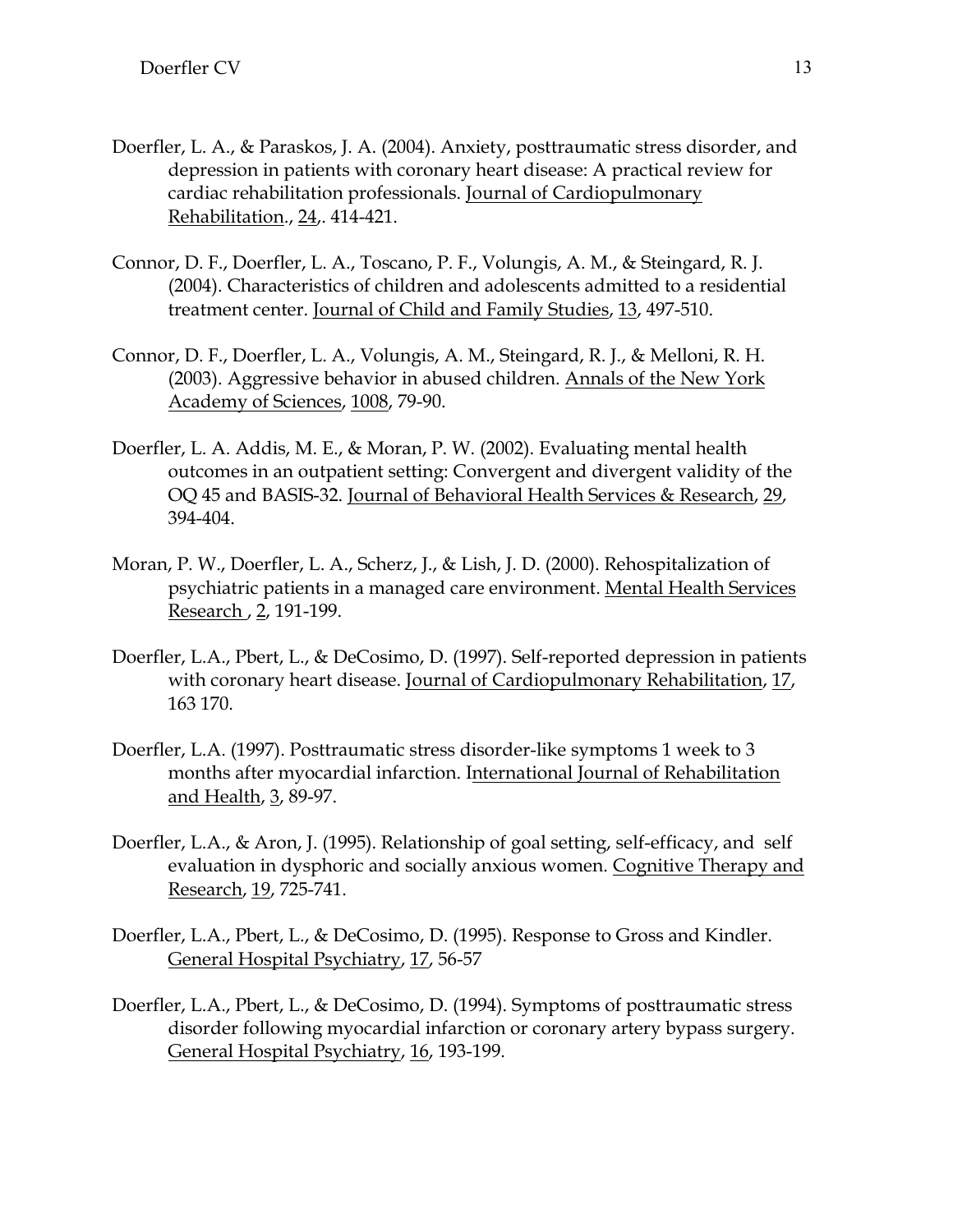- Pbert, L., Doerfler, L.A., & DeCosimo, D. (1992). An evaluation of the perceived stress scale in two clinical populations. Journal of Psychopathology and Behavioral Assessment, 14, 363-375.
- Garcia, M.E., Schmitz, J.M., & Doerfler, L.A. (1990). A fine-grained analysis of the role of self-efficacy in self-initiated attempts to quit smoking. Journal of Consulting and Clinical Psychology, 58, 317-322.
- Morgan, R.K., & Doerfler, L.A. (1989). Behavior therapy on family systems therapy? A case study in the treatment of adolescent obesity. The Behavior Therapist, 12, 122, 138.
- Doerfler, L. A., Felner, R. D., Rowlison, R. T., Raley, P. A., & Evans, E. (1988). Depression in children and adolescents: A comparative analysis of the utility of two assessment measures. Journal of Consulting and Clinical Psychology, 56, 769-772.
- Doerfler, L. A., & Chaplin, W. F. (1985). Type III error in research on interpersonal models of depression. Journal of Abnormal Psychology, 94, 227-230.
- Doerfler, L. A., Mullins, L., Griffin, N., Siegel, L. J., & Richards, C. S. (1984). Problem solving deficits in depressed children, adolescents, and adults. Cognitive Therapy and Research, 8, 489-500.
- Doerfler, L. A., Parker, J. C., & Karol, R. L. (1984). Gate control theory and behavioral interventions for chronic pain: Beyond the operant approach. Psychological Documents, 14, 11. (Ms. No. 2624).
- Doerfler, L. A., & Richards, C. S. (1983). College women coping with depression. Behaviour Research and Therapy, 21, 221-224.
- Parker, J. C., Doerfler, L. A., Tatten, H. A., & Hewett, J. E. (1983). Psychological factors influencing self-reported pain. Journal of Clinical Psychology, 39, 22- 25.
- Parker, J. C., Karol, R.L., & Doerfler, L. A. (1983). Pain unit director: Role issues for health psychologists. Professional Psychology: Research and Practice, 14, 232- 239.
- Rychtarik, R.K., Smith, P. O., Jones, S. L., Doerfler, L., Hale, R., & Prue, D. M. (1983). Assessing disulfiram compliance: Validational study of an abbreviated breath test procedure. Addictive Behaviors, 8, 361-368.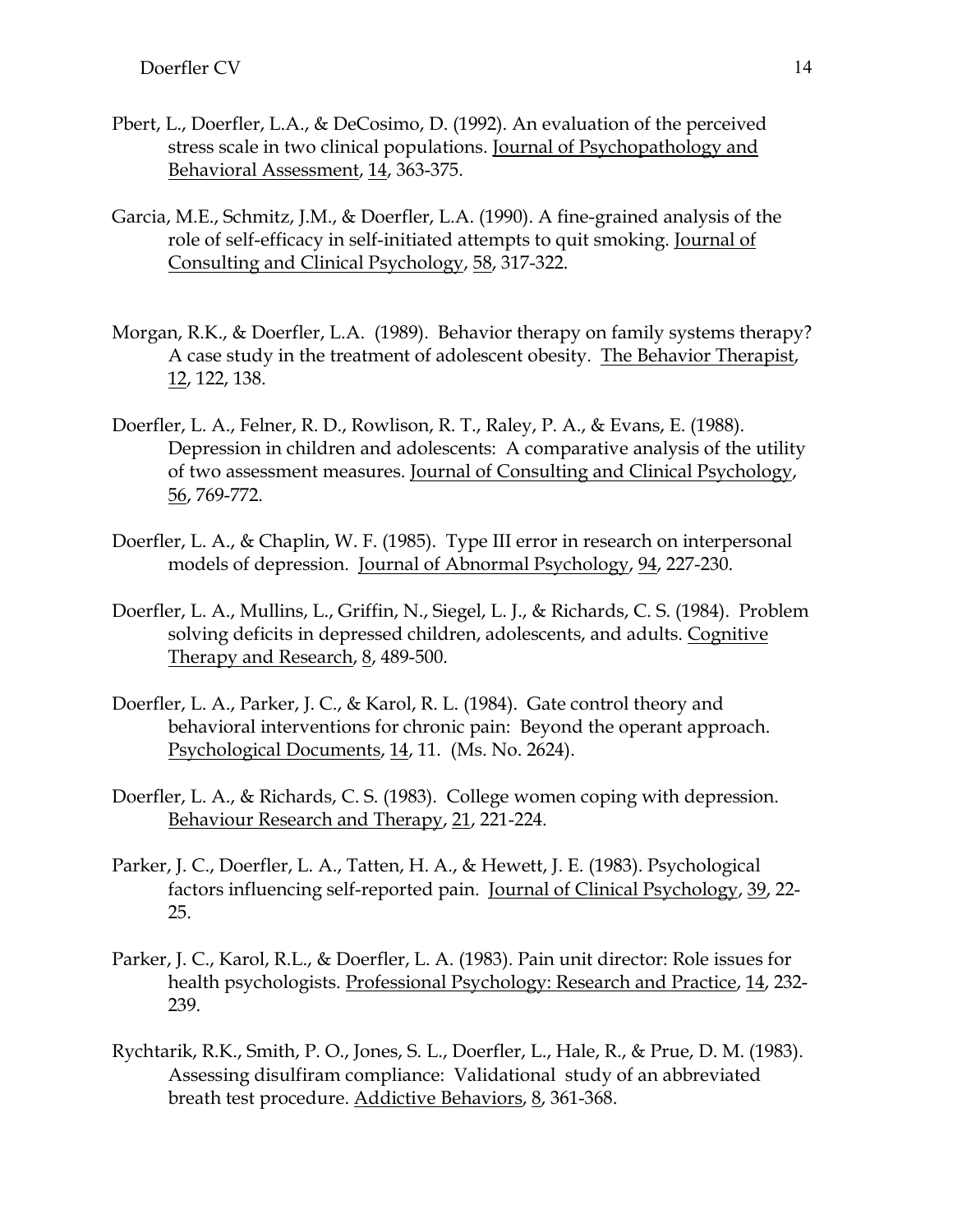- Doerfler, L. A. (1981). Psychological research on depression: A methodological review. Clinical Psychology Review, 1, 119-137.
- Karol, R. L., Doerfler, L. A., Parker, J. C., & Armentrout, D. P. (1981). A Therapist manual for the cognitive-behavioral treatment of chronic pain. JSAS Catalog of Selective Documents in Psychology, 11, 15-16. (Ms. No. 2205).
- Doerfler, L. A., & Richards, C. S. (1981). Self-initiated attempts to cope with depression. Cognitive Therapy and Research, 5, 367-371.

# *Book Chapters*

- Doerfler, L. A., Toscano, P. F., & Connor, D. F. (2012). Panic disorder. In R. J. R. Levesque (Ed.), Encyclopedia of Adolescence (p. 1957 – 1961). New York: Springer.
- Doerfler, L. A., & Paraskos, J. A. (2012). Post traumatic Stress Disorder and Heart Disease. In M. Riba, M. Wilsin, & L. Rubenfire, (Eds.), Psychiatry and heart disease: The mind, brain, and heart (pp. 153-164). West Sussex, UK: Wiley-Blackwell, John Wiley & Sons.
- Doerfler, L. A., & Paraskos, J. A. (2012). Posttraumatic stress disorder following myocardial infarction or cardiac surgery. In R. Allen & J. Fisher (Eds.) Heart & mind: The evolution of cardiac psychology (p. 249 – 268). Washington, DC: American Psychological Association.
- Walsh, B., & Doerfler, L. A. (2009). Residential treatment of self-injury. In M. Nock (Ed.), Self-injury (pp 271-290). Wshington, DC: American Psychological Association.
- Ockene, I.S., Doerfler, L.A., & Ockene, J.K. (1990). Psychosocial and behavioral factors during recovery from myocardial infarction. In G.S. Francis & J. Alpert (Eds.), Modern coronary care. Boston: Little Brown.

# *Manuscripts Under Editorial Review*

Doerfler, L. A., Melle, D., & McLaughlin, T. Factor Structure and Sensitivity to Change of the Stages of Change Readiness and Treatment Eagerness Scale (SOCRATES) in a Sample of Adolescents Admitted to an Inpatient Substance Abuse Treatment Program.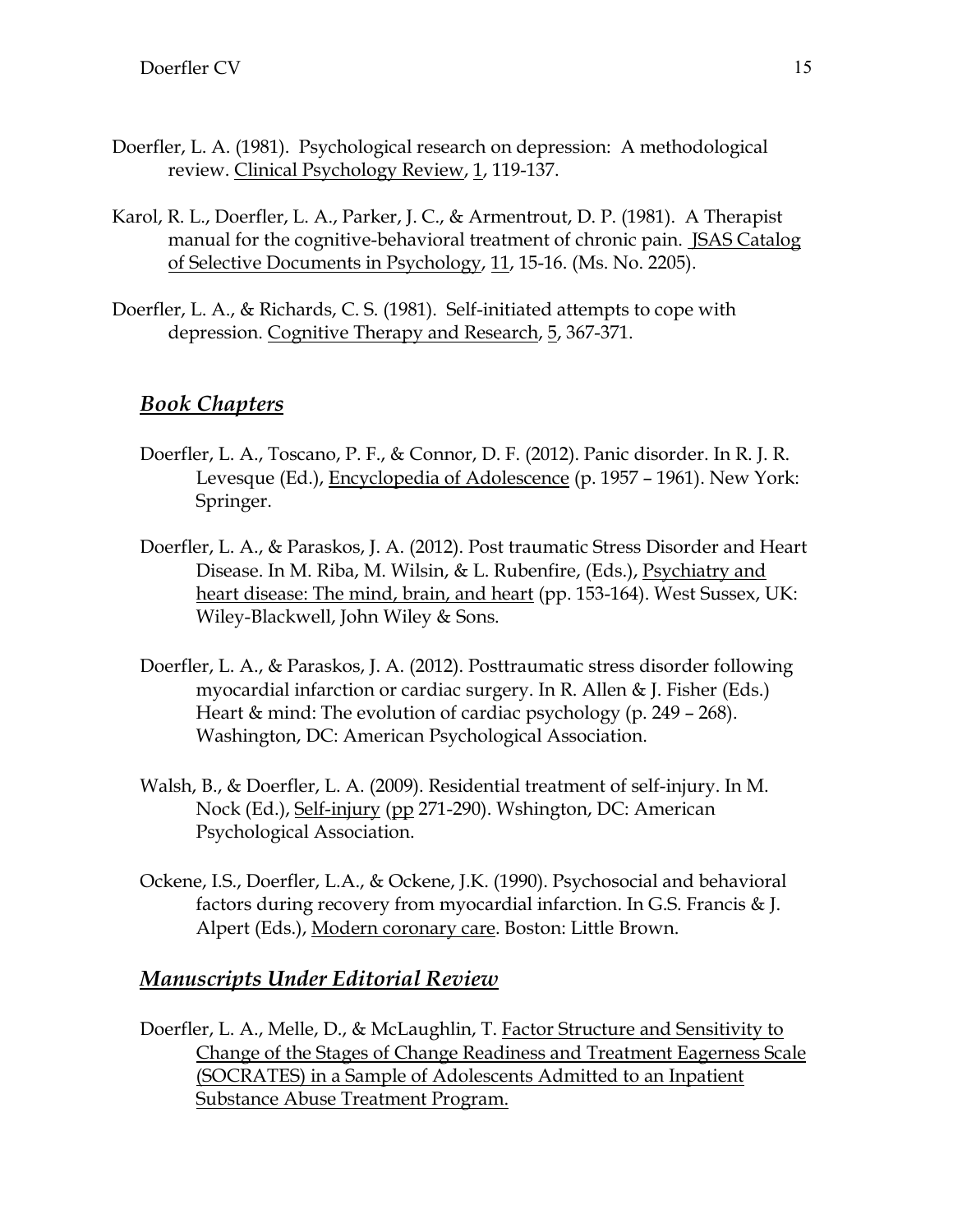Doerfler CV 16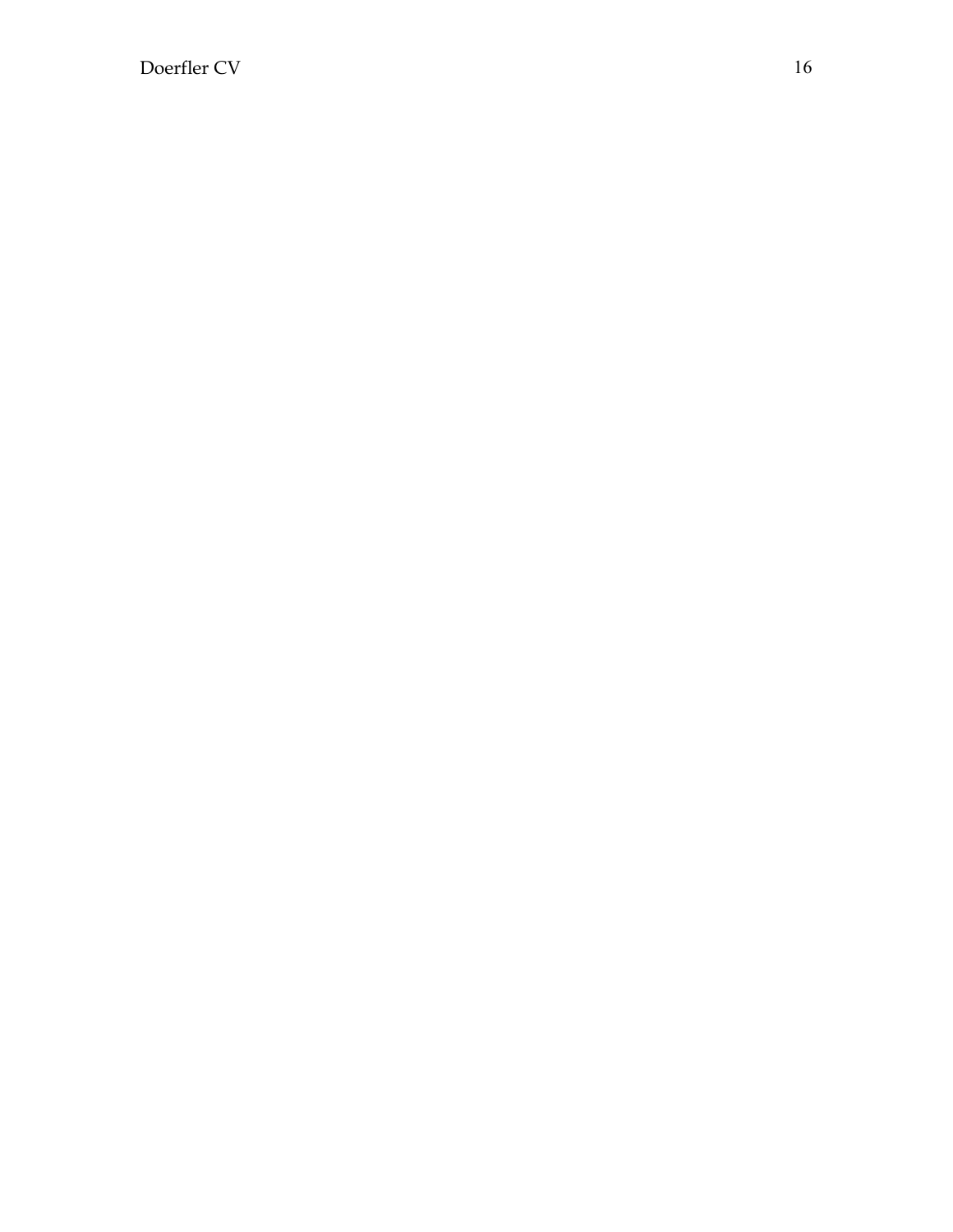# *Papers Read at National/International Meetings*

- Doerfler, L. A., Wolloff, A., & Gregware, S. (2018). Treating complex PTSD using a cognitive restructuring approach in a community mental health setting. Paper presented at the 52nd annual convention of the Association for Behavioral and Cognitive Therapies, Washington, DC.
- Volungis, A., Morse, E., Fox, L., & Doerfler, L. (2018). High school suicide prevention: Follow-up to a psychoeducation program pilot study. Poster presented at the 89th annual convention of the Eastern Psychological Association, Philadelphia, PA.
- Doerfler, L. A., & Wilfred, S. (2017). Association of arrest history with depression, PTSD, and anger in men admitted to a residential substance abuse program. Paper presented at the 51tst annual convention of the Association for Behavioral and Cognitive Therapies, San Diego, CA.
- Doerfler, L. A. (2016). Association of PTSD, depression, and anger in Latino men admitted to a residential substance abuse treatment program. Paper presented at the 50th annual convention of the Association for Behavioral and Cognitive Therapies, New York, NY.
- Volungis, A. M., Geertsma, J., Remen, A., Doerfler, L. A. (2016). Clinical characteristics of individuals who enter a community-based DBT program. Paper presented at the 50th annual convention of the Association for Behavioral and Cognitive Therapies, New York, NY.

Doerfler, L. A., Kuersten Hogan, R., Kalpidou, M., Parmley, M., & Volungis, A. M. (2016). A collaboration model as a means to balance teaching and scholarship demands. Panel discussion at Northeast Conference for Teachers of Psychology. Worcester, MA.

- Doerfler, L. A., Danforth, J. S., Connor, D. & Volungis, A. (2015). Is depression associated with higher levels of aggression in youth who are diagnosed with ADHD? Paper presented at the 49th annual convention of the Association for Behavioral and Cognitive Therapies, Chicago, IL.
- Doerfler, L. A., Volungis, A., & Connor, D. (2014). Evaluating The Clinical Utility Of The ADHD Rating Scale In A Clinic Population. Paper presented at the 48th annual convention of the Association for Behavioral and Cognitive Therapies, Philadelphia, PA.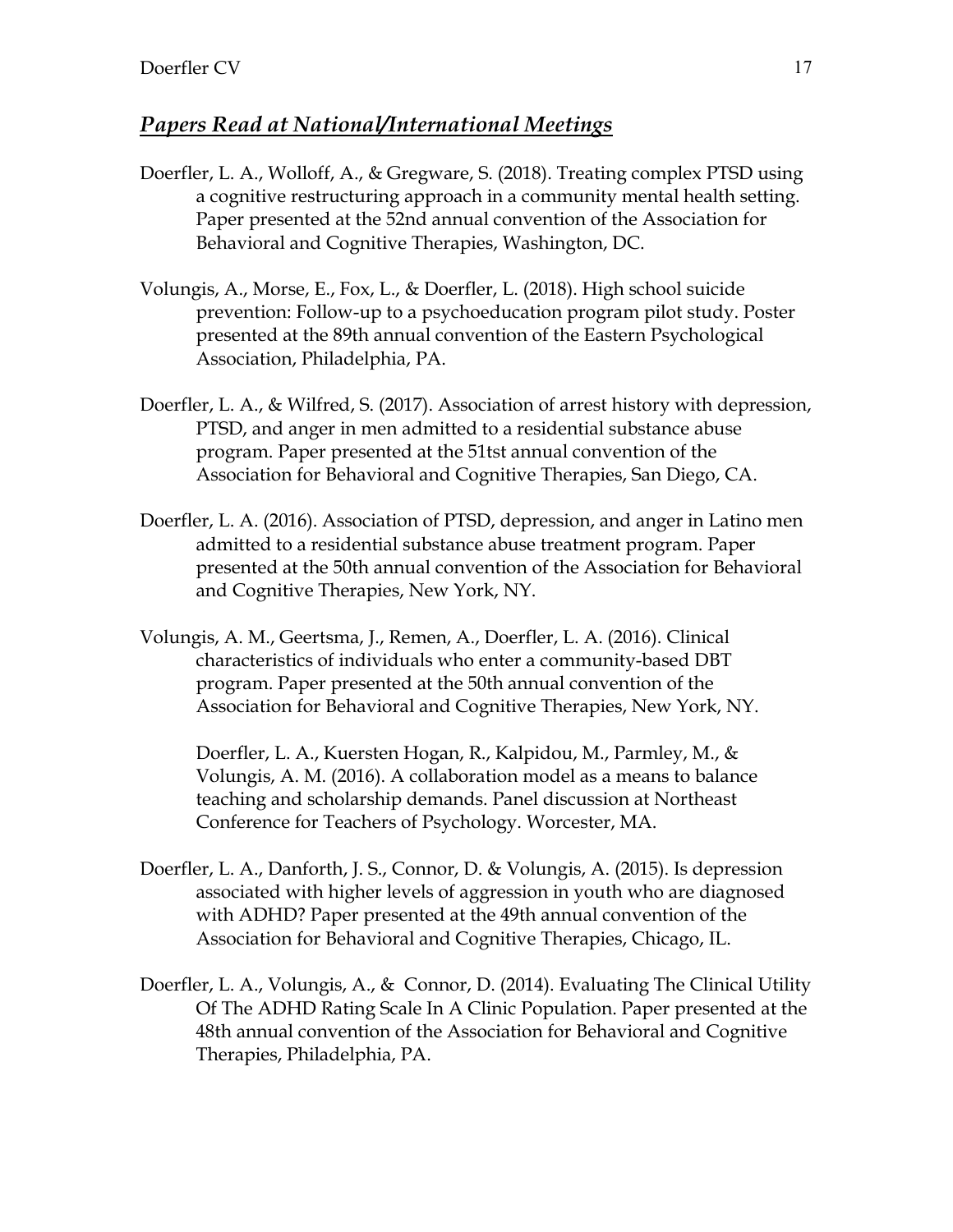- Doerfler, L. A., Volungis, A., & Connor, D. (2014). Absence of the irritable dimension within oppositionality as a predictor of depression in a clinic sample of youth. Paper presented at the 48th annual convention of the Association for Behavioral and Cognitive Therapies, Philadelphia, PA.
- Symolon, M., Doerfler, L. A., & Volungis, A. (2014). Evaluating The Clinical Utility Of The ADHD Rating Scale In A Clinic Population. Paper presented at the 54th annual meeting of the New England Psychological Association, Bates College, Lewiston, Maine.
- Kirsch, D., & Doerfler, L. A. (2013). Mental health issues among college students: Who gets referred for psychopharmacology evaluation? Paper presented at the 47th annual convention of the Association for Behavioral and Cognitive Therapies, Nashville, TN.

Doerfler, L. A., Melle, D., & Fisher, W. H. (2012). Do SOCRATES scores predict readmission to an inpatient substance abuse program for adolescents? Paper presented at the 46th annual convention of the Association for Behavioral and Cognitive Therapies, National Harbor, MD.

Volungis, A. M., Doerfler, L. A., Toscano, P. F., & Connor, D. F. (2012). The absence of gender differences in co-occurring internalizing and externalizing disorders in youth. Paper presented at the 46th annual convention of the Association for Behavioral and Cognitive Therapies, National Harbor, MD.

- Doerfler, L. A., Melle, D., Haddad, D., & Cram, M. (2011). Psychometric evaluation of the SOCRATES in adolescents admitted to an inpatient substance abuse treatment program. Paper presented at the 45th annual convention of the Association for Behavioral and Cognitive Therapies, Toronto.
- Nunes, N. M. P., Doerfler, L. A., Toscano, P. F., & Connor, D. F. (2011). Dual failure model for depressed youth: Profiling aggression, poor peer relations, and academic difficulties. Paper presented at the 45th annual convention of the Association for Behavioral and Cognitive Therapies, Toronto.
- Castiel, M., Doerfler, L.A., & Fortuna, L. (2010). Advocacy in the development of culturally sensitive addiction care. Paper presented at the 15th annual convention of the National Hispanic Medical Association, Washington, DC.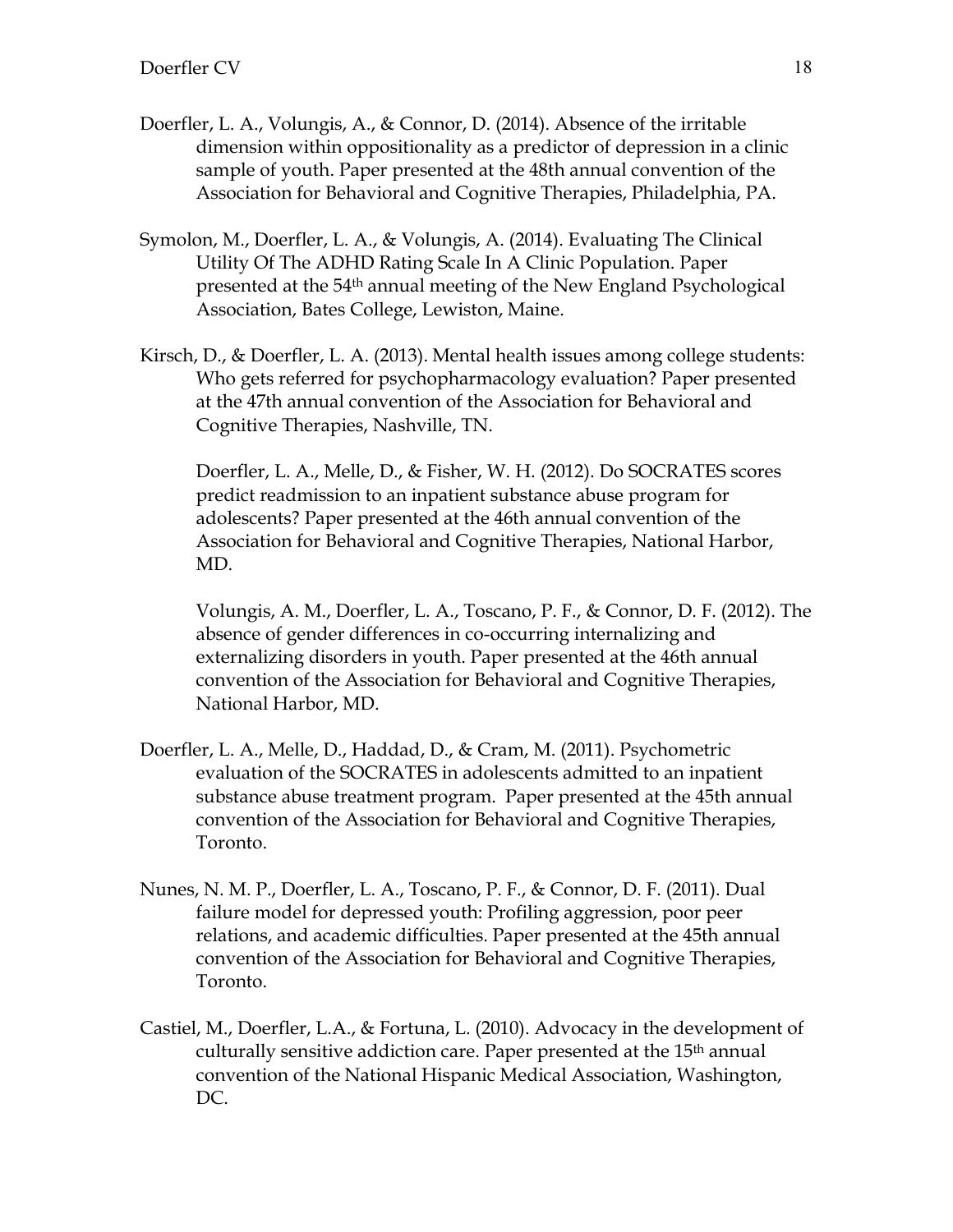Doerfler, L. A., Toscano, P. F., & Connor, D. F. (2009). Complex dysregulation and the CBCL in clinically referred youngsters: A new phenotype? Paper presented at the 43rd annual convention of the Association for Behavioral and Cognitive Therapies, New York.

Doerfler, L. A., Doring, E. M., Toscano, P. F., & Connor, D. F. (2009). Developmental origins of reactive and proactive aggression in two clinical samples. Paper presented at the 43rd annual convention of the Association for Behavioral and Cognitive Therapies, New York.

Doerfler, L. A., Hannigan, K., & Moran, P. W. (2008). Antecedents to psychiatric hospitalization. Paper presented at the 42nd annual convention of the Association for Behavioral and Cognitive Therapies, Orlando, FL.

Doerfler, L. A., & Connor, D. F. (2008). Differentiating bipolar disorder and ADHD. Paper presented at the 42nd annual convention of the Association for Behavioral and Cognitive Therapies, Orlando, FL.

Doerfler, L. A. (2007). Expanding the focus of CBT training to all mental health disciplines. Panel discussion, the 41tst annual convention of the Association for Behavioral and Cognitive Therapies, Philadelphia, PA.

Handley, K. B., & Doerfler, L. A. (2007). Teaching and learning across the spectrum: Exploring new opportunities for disseminating empirically supported treatments. Panel discussion, the 41tst annual convention of the Association for Behavioral and Cognitive Therapies, Philadelphia, PA.

Doerfler, L. A., Toscano, P. F., & Connor, D. F. (2007). Gender differences in youngsters in residential treatment. Paper presented at the 41tst annual convention of the Association for Behavioral and Cognitive Therapies, Philadelphia, PA.

Doerfler, L. A., Toscano, P. F., & Connor, D. F. (2006). Separation anxiety hypothesis and panic disorder in youngsters. Paper presented at the 40th annual convention of the Association for Behavioral and Cognitive Therapies, Chicago, IL.

Toscano, P. F., & Doerfler, L. A. (2006). "Fight or flight": Relationship of anxiety, oppositionality, and aggression in a clinical population of youth. Paper presented at the 40th annual convention of the Association for Behavioral and Cognitive Therapies, Chicago, IL.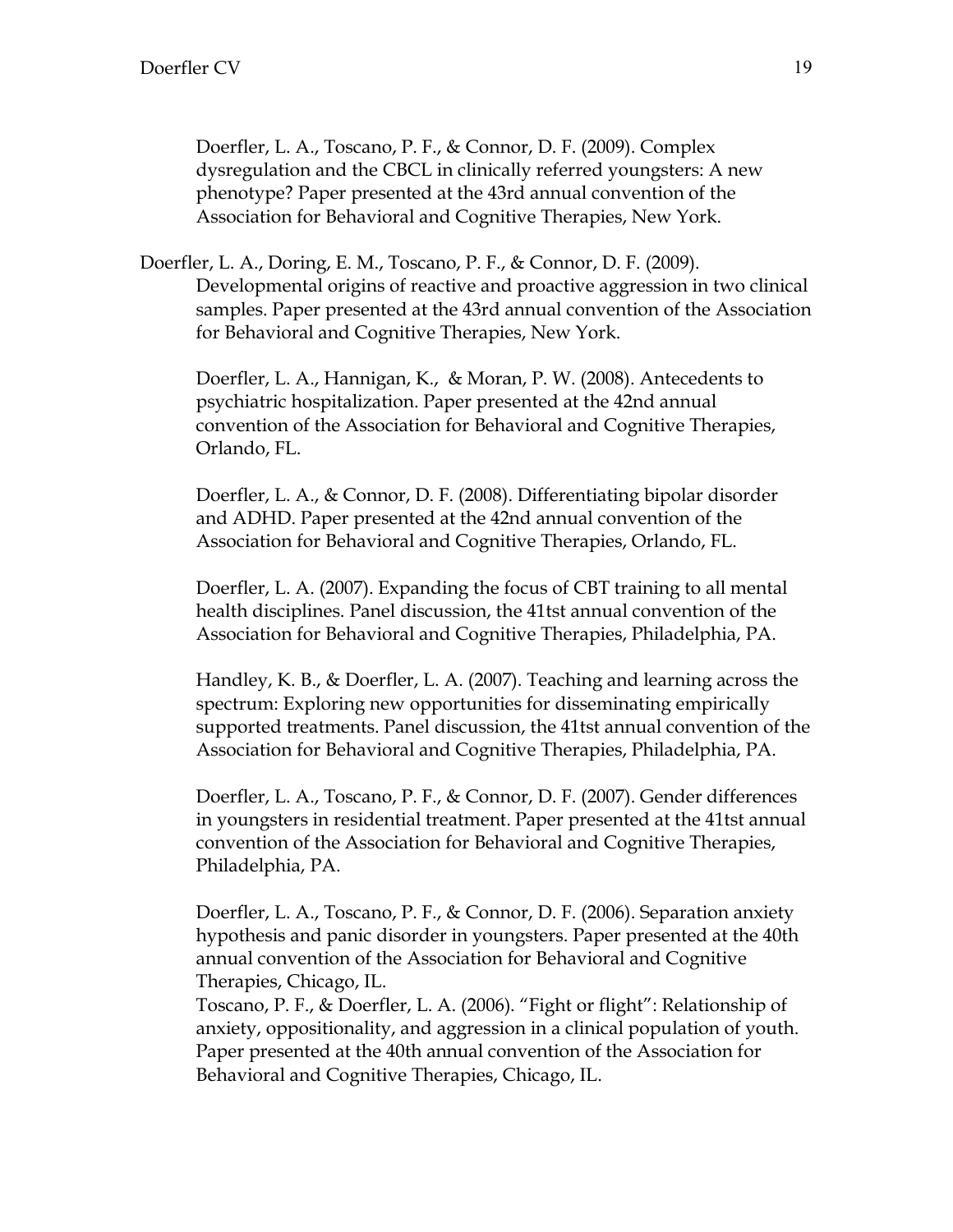Doerfler, L. A., Toscano, P. F., Volungis, A. M., & Connor, D. F. (2005). Panic disorder in clinically referred children and adolescents. Paper presented at the 39th annual convention of the Association for Advancement of Behavior Therapy, Washington, D.C.

Doerfler, L. A. (2001). Training master-level clinicians in cognitivebehavioral therapy. Panel discussion at the 35th annual convention of the Association for Advancement of Behavior Therapy, Philadelphia, PA.

- Doerfler, L.A., & Moran, P. W. (1997). Self-reported symptom severity and clinical factors as predictors of psychiatric hospital readmission. Paper presented at the 31st annual convention of the Association for Advancement of Behavior Therapy, Miami Beach, Fl.
- Doerfler, L.A. (1996). Symptoms of PTSD 1 to 3 months after myocardial infarction. Paper presented at the 30th annual convention of the Association for Advancement of Behavior Therapy, New York, NY.
- Doerfler, L.A., Moran, P.W., Barreira, P., Chaplin, M., & Brown, L. (1995). Marital satisfaction and marital communication in depressed, manic, and normal couples. Paper presented at the 29th annual convention of the Association for Advancement of Behavior Therapy, Washington, D.C.
- Doerfler, L.A., Pbert, L., & DeCosimo, D. (1993). Symptoms of posttraumatic stress disorder In cardiac patients. Paper presented at 13th annual convention of the Society of Behavavioral Medicine, New York, NY.
- Pbert, L., Doerfler, L.A., & DeCosimo, D. (1993). Coping & Adjustment in cardiac rehabilitation patients. Paper presented at 13th annual convention of the Society of Behavioral Medicine, New York, NY.
- Pbert, L., Doerfler, L.A., & DeCosimo, D. (1991). Perceived stress in three clinical populations. Paper presented at 25th annual convention of the Association for Advancement of Behavior Therapy, New York.
- Doerfler, L.A., Gurry, M., & Shakman, A. (1989). Issues in promoting well-being in the workplace. In K. W. Kuhnert (Chair), Well-being at work: Profits, programs, and prevention. Symposium presented at 96th annual convention of the American Psychological Association, Atlanta, GA.
- Morgan, R. K., & Doerfler, L. A. (1989). Coping with heart disease: Wives of victims. Paper presented at 23rd annual convention of the Association for Advancement of Behavior Therapy, Washington, D.C.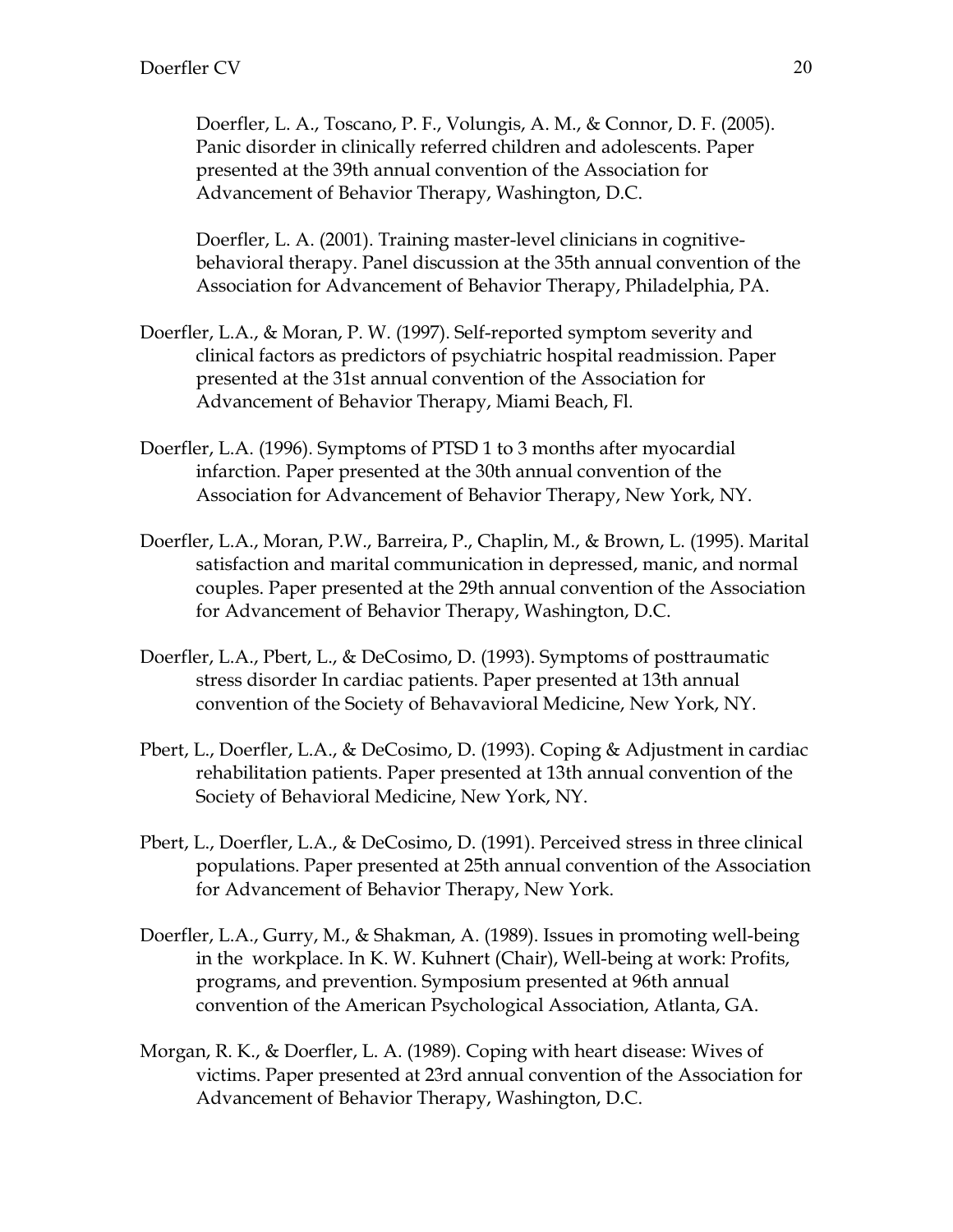- Doerfler, L. A., Schmitz, J. M., & Garcia, M. E. (1987). Coping in self-initiated cessation attempts. Paper presented at 95th annual convention of the American Psychological Association, New York, NY.
- Aron, J., & Doerfler, L. A. (1987). Self-evaluation and depression. Paper presented at 21st annual convention of the Association of Behavior Therapy, Boston, MA.
- Garcia, M. E., Schmitz, J. M., & Doerfler, L. A. (1987). Unaided attempts to quit smoking: The relationship of self-efficacy and outcome. Paper presented at 21st annual convention of the Association for Advancement of Behavior Therapy, Boston, MA.
- Stratton, P. D., & Doerfler, L. A. (1987). Effects of valence on the accuracy and reactivity of self-monitoring in depressed individuals. Paper presented at 21st annual convention of the Association for Advancement of Behavior Therapy, Boston, MA.
- Doerfler, L. A., Felner, R. D., & Rowlison, R. T. (1987). The relation of selfreported depression and anxiety in children and adolescents. Paper presented at 21st annual convention of the Association for Advancement of Behavior Therapy, Boston, MA.
- Frid, D., Ockene, J. K., Kabat-Zinn, J., Tarbell, S., & Doerfler, L. (1988). Training primary care physicians in behavioral medicine: Graduate medical education. In J. K. Ockene (Chair), Training primary care physicians in behavioral medicine: An exploration of the issues. Symposium presented at 9th annual convention of The Society of Behavioral Medicine, Boston, MA
- Morgan, R. K., & Doerfler, L. A. (1985). Interpersonal consequences of depression: Reactions of friends and strangers. Paper presented at 19th annual convention of the Association for Advancement of Behavior Therapy, Houston, TX.
- Doerfler, L. A., & Richards, C. S. (1980). Adults coping with depression. In C. S. Richards (Chair) Self-control in the real world: Investigation of selfinitiated attempts to cope with personal problems. Symposium presented at the 14th annual convention of the Association for the Advancement of Behavior Therapy, New York, N.Y.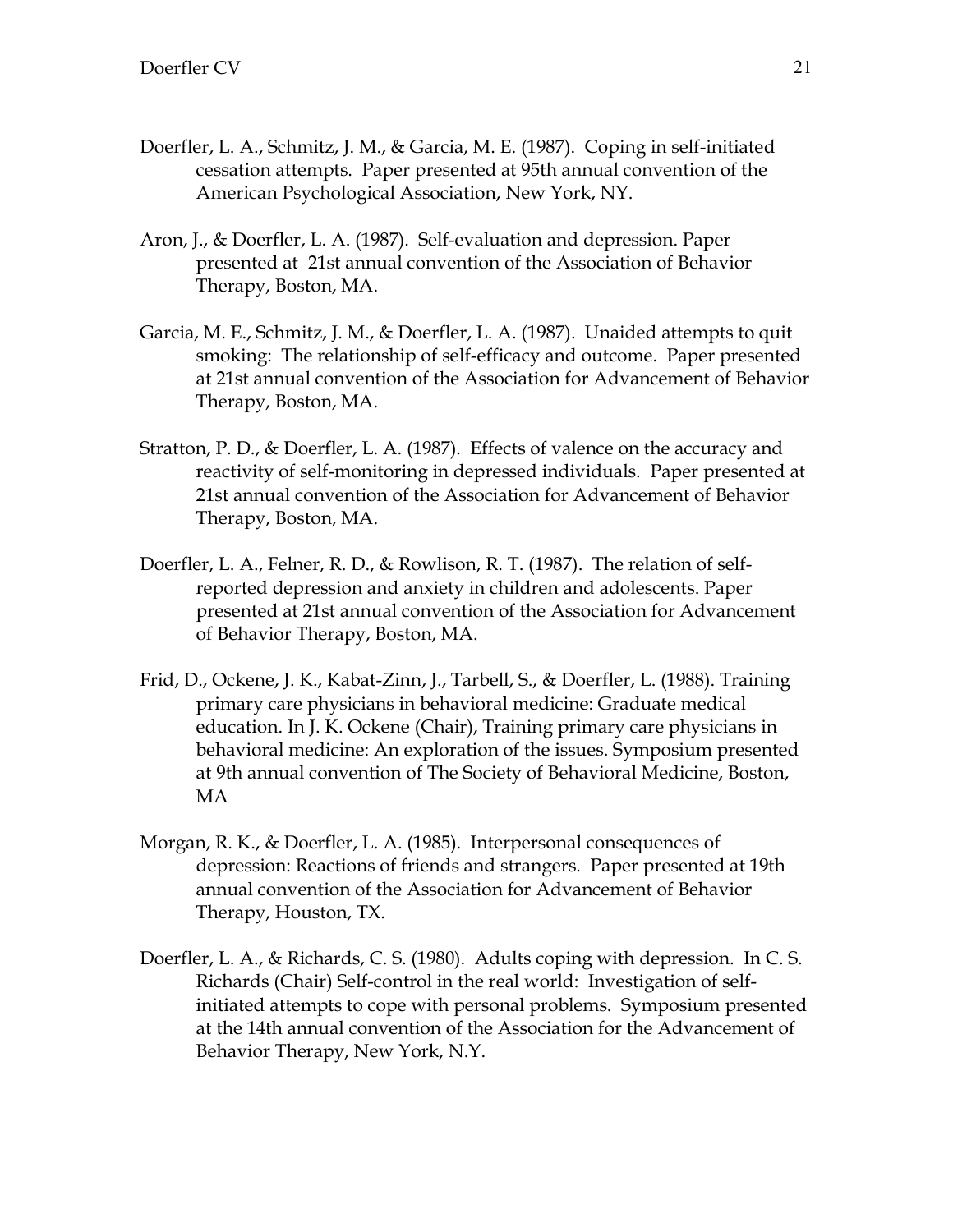# *Papers at Local/Regional Meetings*

- Doerfler, L. A. (2013). Is This Clinical Research or a Quality Improvement Project? Assessing the Outcome of Inpatient Substance Abuse Treatment for Adolescents. Psychiatry Grand Rounds Presentation, University of Massachusetts Medical School.
- Doerfler, L. A. (2013). The use of the SOCRATES as an outcome measure with an adolescent inpatient population. Symposium presented at Innovations in Addictions: Integrating Systems and Services conference. Massachusetts Bureau of Substance Abuse Services, Norwood, MA.
- Doerfler, L. A. (2013). Assessing outcomes for an inpatient substance abuse treatment program for adolescents: Integration of research and quality improvement. Invited presentation, Department of Psychology, University of Rhode Island.
- Doerfler, L. A. (2013). Program evaluation: Why would clinicians find this of value? Invited presentation, ServiceNet, Northampton, Massachusetts.
- Doerfler, L. A., Kirsch, D., Kneeland, J., Truong, D., & McGrath, M. (2012). Mental Health Issues Among College Students: Who Gets Referred for Psychopharmacology Evaluation? Paper presented at the 52nd annual convention of the New England Psychological Association, Worcester, MA.
- Doerfler, L. A., Hobart, M., Truong, D., & Kus, K. (2012). The Nature and Factors Associated With Adverse Outcomes in Community Mental Health Center Patients. Paper presented at the 52<sup>nd</sup> annual convention of the New England Psychological Association, Worcester, MA.
- Doerfler, L. A., Volungis, A., McGrath, M., Angelone, J., Chin, J., Bazydlo, T., & Toscano, P. F. (2012). Collaboration among schools, community agencies, and academic institutions to address bullying in the public schools. Symposium presented at the 52nd annual convention of the New England Psychological Association, Worcester, MA.
- Doerfler, L. A. (2005). Panel discussion on the treatment of depressed children and adolescents in pediatric primary care settings. Presentation to 28th Annual Office Pediatrics Symposium, Department of Pediatrics, University of Massachusetts Medical School.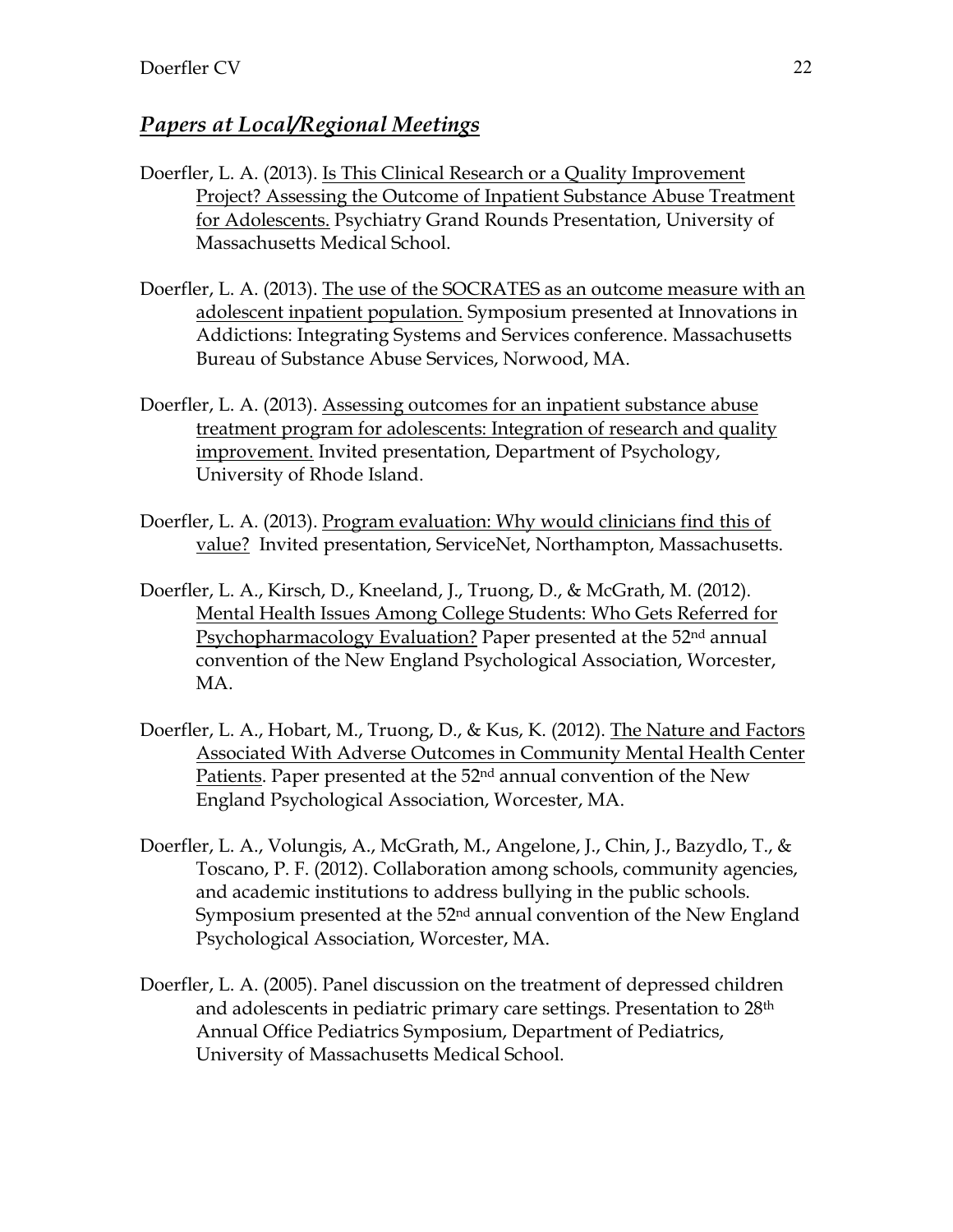- Doerfler, L. A., & Connor, D. F. (2003). Panic disorder in clinically referred children and adolescents. Grand Rounds presentation to Department of Psychiatry, University of Massachusetts Medical School.
- Doerfler, L. A. (1998). Childhood depression. Grand Rounds presentation, Department of Pediatrics, University of Massachusetts Medical Center.
- Doerfler, L. A. (1997). Childhood depression. Grand Rounds presentation Department of Pediatrics, Tufts University Medical School.
- Doerfler, L. A. (1997). Posttraumatic stress disorder in heart attack survivors. Grand Rounds presentation, Center for Psychiatry, St. Vincent Hospital, Worcester, MA.
- Doerfler, L. A., & Moran, P.W. (1996). Self-reported symptom severity and clinical factors as predictors of psychiatric hospital readmission. Grand Rounds presentation to Department of Psychiatry, University of Massachusetts Medical Center.
- Doerfler, L. A., Felner, R. D., Raley, P. A., Rowlison, R. T., & Evans, E. (1986). Developmental patterns of depression in childhood and adolescence: A comparison of mood and syndrome perspectives. In L. A. Doerfler (Chair), Depression in childhood: Assessment and construct validation. Symposium presented at 32nd annual convention of the Southeastern Psychological Association, Kissimmee, FL.
- Felner, R. D., Doerfler, L. A., Rowlison, R. T., Raley, P. A., & Evans, E. (1986). Depression in children and adolescents: A multitrait multi-method investigation of developmental correlates. In L. A. Doerfler (Chair). Depression in childhood: Assessment and construct validation. Symposium presented at 32nd annual convention of the Southeastern Psychological Association, Kissimmee, FL.
- Doerfler, L. A., Mullins, L. L., Griffin, N. J., Siegel, L. J., & Richards, C. S. (1984). Problem-solving deficits in depressed children, adolescents, and adults. Paper presented at the 30th annual convention of the Southeastern Psychological Association, New Orleans, LA.
- Doerfler, L. A. (1984). Life-Style issues in the management of chronic pain and cardiovascular disease. In D. D. Davis & J. Gillespie (Chair) Community perspectives on health psychology. Symposium presented at the 30th annual convention of the Southeastern Psychological Association, New Orleans, LA.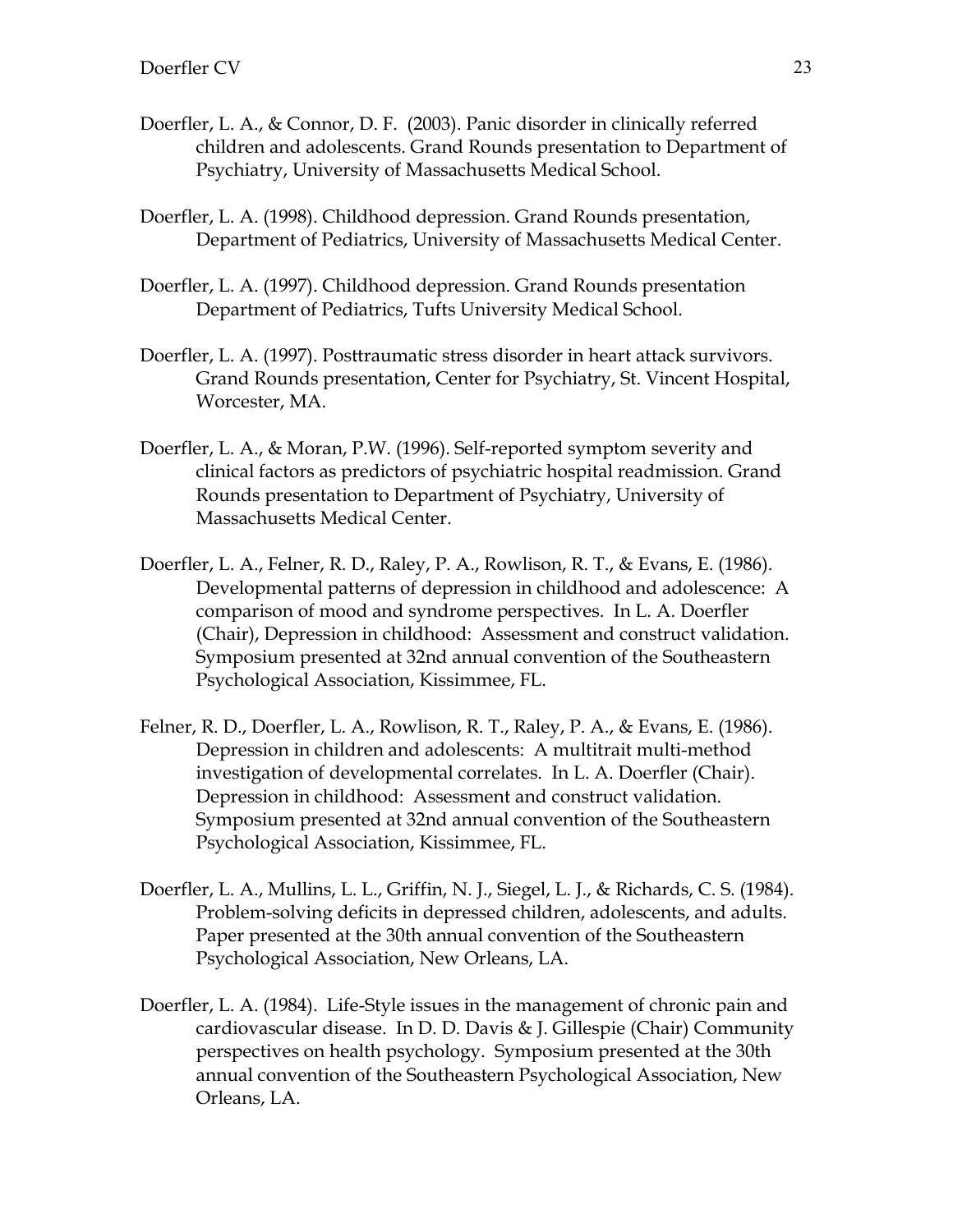- Alford, G. S., Zimering, R., & Doerfler, L. A. (1983). The effects of neutral and aversivecompetitory imagery on penile tumescence responses to extrinsic sexual stimulus materials: Assessment and treatment of pedophilic exhibitionist. Paper presented at the 29th annual convention of the Southeastern Psychological Association, Atlanta, GA.
- Webster, J. S., Doerfler, L. A., & Gouvier, W. M. (1983). Computer applications in cognitive rehabilitation. Paper presented at the 29th annual convention of the Southeastern Psychological Association, Atlanta, GA.
- Karol, R. L., Chida, T., Doerfler, L. A., & Richards, C. S. (1982). Fostering maintenance: A strategies package to combat smoking relapse. Paper presented at the annual convention of the Midwestern Psychological Association, Minneapolis, MN.
- Doerfler, L. A., & Martin, J. E. (1982). Depression, pain, and cardiac rehabilitation: An overview. In J. E. Martin (Chair), Before and after the heart attack: Behavioral approaches to the modification of coronary risk. Symposium presented at the 28th annual convention of the Southeastern Psychological Association, New Orleans, LA.
- Martin, J. E., Doerfler, L. A., Lombardo, T., & Haber, J. F. (1982). After the heart attack:Case studies in the behavioral rehabilitation of the coronary patient. In J. E. Martin (Chair) Before and after the heart attack: Behavioral approaches to the modification of coronary risk. Symposium presented at the 28th annual convention of the Southeastern Psychological Association, New Orleans, LA.

# *Committee Assignments and Administrative Service*

### **UNIVERSITY OF MASSACHUSETTS MEDICAL SCHOOL**

| <b>Psychiatry Grand Rounds Committee</b>                                                | $1997 -$    |
|-----------------------------------------------------------------------------------------|-------------|
| Psychiatry Residency Training Program CBT Curriculum<br>Committee                       | $1995 -$    |
| Ad hoc committee to develop CBT curriculum for Psychiatry<br>Residency Training Program | 1993 - 1995 |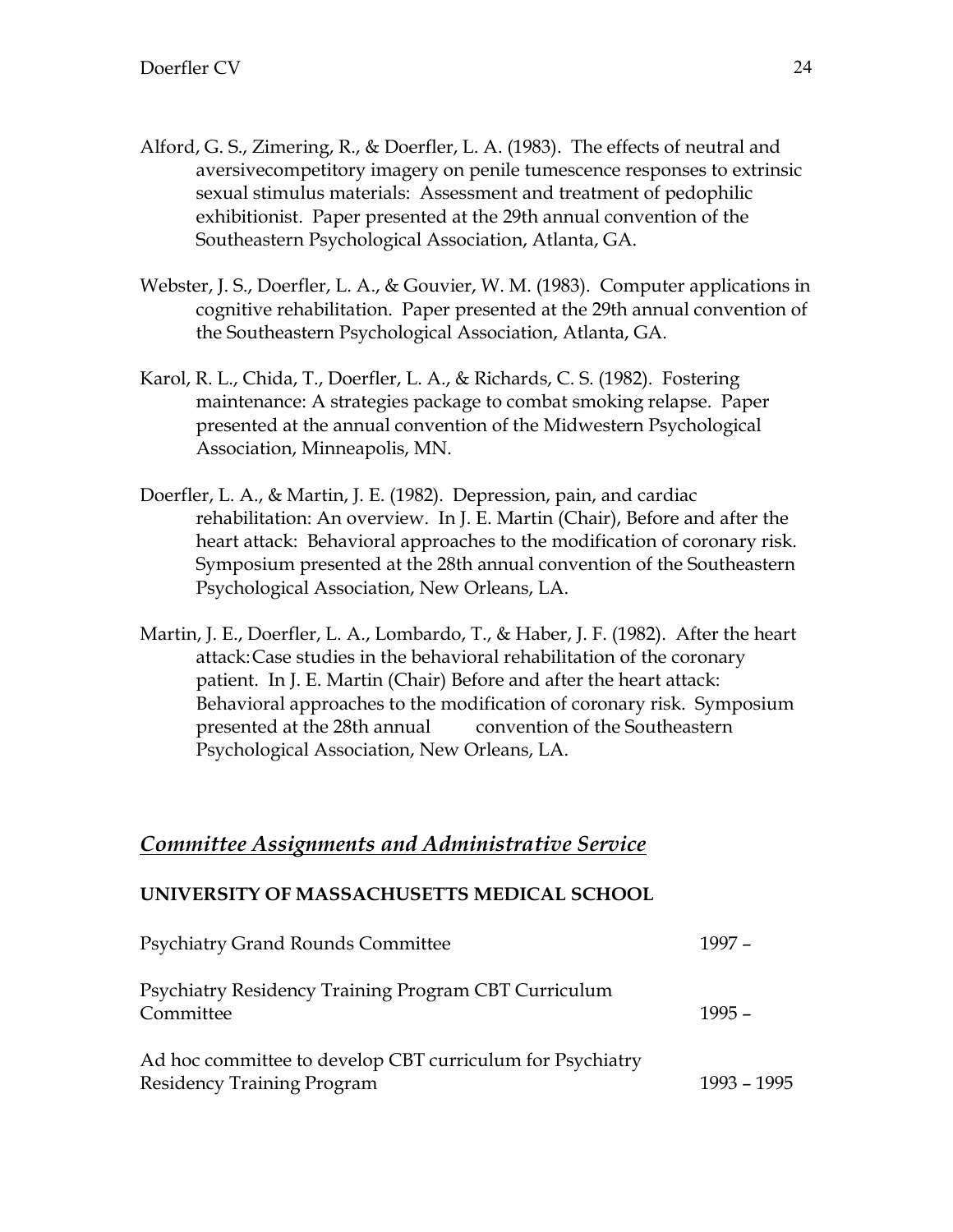### **ASSUMPTION COLLEGE**

| Chair, Academic Assessment Committee                                                                                   | $2008 -$      |
|------------------------------------------------------------------------------------------------------------------------|---------------|
| Director, Counseling Psychology Program                                                                                | 1997 -        |
| Director, Aaron T. Beck Institute for Cognitive Studies                                                                | 1999 -        |
| Internship Coordinator, Counseling Psychology Program                                                                  | 1992-2000     |
| Chair, Evaluation (Tenure & Promotion) Committee                                                                       | 1999 - 2000   |
| Chair, Institutional Review Board                                                                                      | $1994 - 2000$ |
| Chaired 2 faculty search committees for Counseling Psychology Program                                                  |               |
| Member of several faculty search committees for Departments of Psychology and<br>Department of Rehabilitation Services |               |

# *Consultation Experience*

| Bridge of Central Massachusetts, Worcester, MA                                                     | $2008 -$<br>Present       |
|----------------------------------------------------------------------------------------------------|---------------------------|
| ServiceNet, Inc., Northampton, MA                                                                  | $2002 - 2003$<br>$2012 -$ |
| Center for Psychiatry, St. Vincent Hospital, Worcester, MA                                         | 1996 - 2000               |
| Boston Road Clinic, Worcester, MA                                                                  | 1994 - 2000               |
| Auburn University Student Mental Health Center                                                     | 1983 - 1987               |
| Junior Olympic Archery Development Program, Olympic Training Center,<br>Colorado Springs, Colorado | 1985                      |

Elite Archers Training Program, Auburn University in Montgomery 1984

# *Community Service*